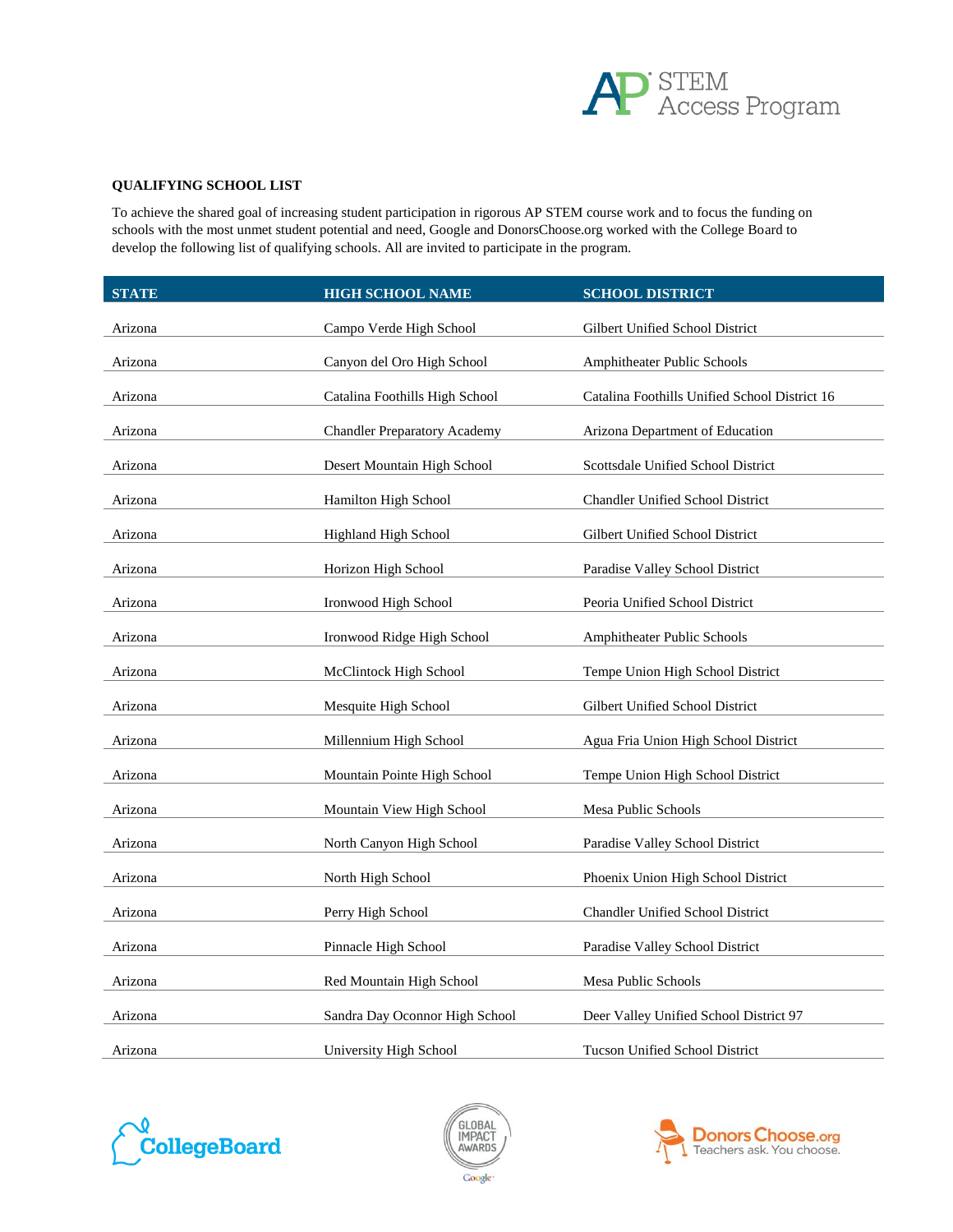

| × |  |
|---|--|
|---|--|

| <b>STATE</b> | <b>HIGH SCHOOL NAME</b>                          | <b>SCHOOL DISTRICT</b>                        |
|--------------|--------------------------------------------------|-----------------------------------------------|
| Arizona      | Veritas Preparatory Academy                      | Arizona Department of Education               |
| Arizona      | Westwood High School                             | Mesa Public Schools                           |
| California   | Adolfo Camarillo High School                     | Oxnard Union High School District             |
| California   | Adrian C Wilcox High School                      | Santa Clara Unified School District           |
| California   | American High School                             | Fremont Unified School District               |
| California   | Analy High School                                | West Sonoma County Union High School District |
| California   | Bella Vista High School                          | San Juan Unified School District              |
| California   | Berkeley High School                             | Berkeley Unified School District              |
| California   | Beverly Hills High School                        | Beverly Hills Unified School District         |
| California   | Bolsa Grande High School                         | Garden Grove Unified School District          |
| California   | Burbank Senior High School                       | <b>Burbank Unified School District</b>        |
| California   | California Academy of Mathematics and<br>Science | Long Beach Unified School District            |
| California   | California High School                           | Whittier Union High School District           |
| California   | Castro Valley High School                        | Castro Valley Unified School District         |
| California   | Chaffey High School                              | Chaffey Joint Union High School District      |
| California   | Charter Oak High School                          | Charter Oaks Unified School District          |
| California   | Chula Vista Senior High School                   | Sweetwater Union High School District         |
| California   | <b>Claremont High School</b>                     | <b>Claremont Unified School District</b>      |
| California   | Cleveland High School                            | Los Angeles Unified School District           |
| California   | Clovis High School                               | Clovis Unified School District                |
| California   | Clovis North High School                         | Clovis Unified School District                |
| California   | Clovis West High School                          | Clovis Unified School District                |
| California   | College Park High School                         | Mount Diablo Unified School District          |
| California   | Coronado High School                             | Coronado Unified School District              |
| California   | Crescenta Valley High School                     | Glendale Unified School District              |





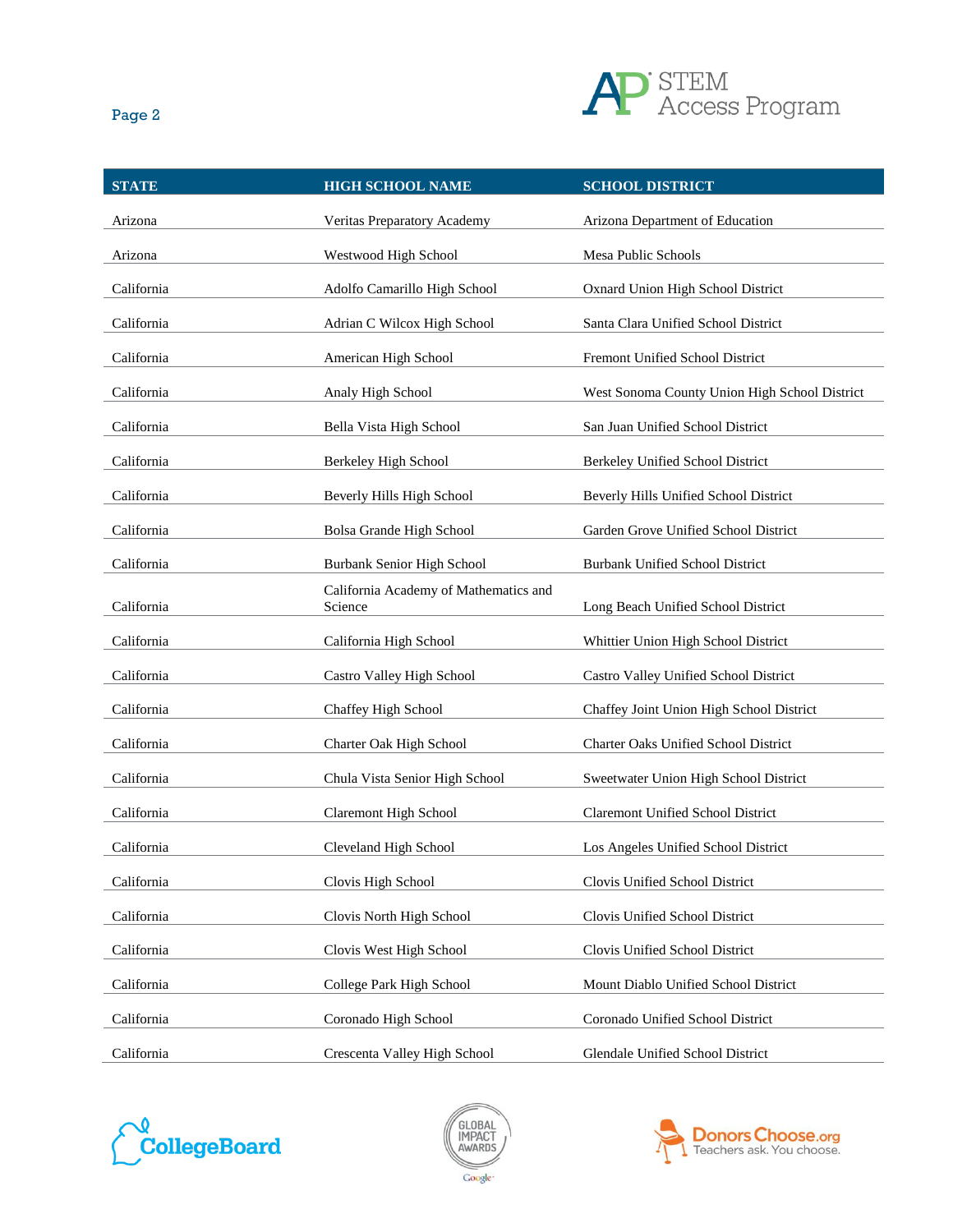

| ×<br>ł | ٠ |
|--------|---|
|--------|---|

| <b>STATE</b> | <b>HIGH SCHOOL NAME</b>                       | <b>SCHOOL DISTRICT</b>                        |
|--------------|-----------------------------------------------|-----------------------------------------------|
| California   | Culver City High School                       | Culver City Unified School District           |
| California   | Cypress High School                           | Anaheim Union High School District            |
| California   | Davis Senior High School                      | Davis Joint Unified School District           |
| California   | Del Oro High School                           | Placer Union High School District             |
| California   | Diamond Bar High School                       | Walnut Valley Unified School District         |
| California   | Dos Pueblos High School                       | Santa Barbara High School District            |
| California   | Eagle Rock High School                        | Los Angeles Unified School District           |
| California   | Eastlake High School                          | Sweetwater Union High School District         |
| California   | Edison High School                            | Huntington Beach Union High School District   |
| California   | El Camino Real Charter High School            | Los Angeles Unified School District           |
| California   | El Cerrito High School                        | West Contra Costa Unified School District     |
| California   | El Dorado High School                         | El Dorado Union High School District          |
| California   | El Dorado High School                         | Placentia-Yorba Linda Unified School District |
| California   | El Rancho High School                         | El Rancho Unified School District             |
| California   | El Segundo High School                        | El Segundo Unified School District            |
| California   | El Toro High School                           | Saddleback Valley Unified School District     |
| California   | Fallbrook Union High School                   | Fallbrook Union High School District          |
| California   | Floyd B Buchanan High School                  | Clovis Unified School District                |
| California   | Foothill High School                          | <b>Tustin Unified School District</b>         |
| California   | Foothill Technology High School               | Ventura Unified School District               |
| California   | Foshay Learning Center                        | Los Angeles Unified School District           |
| California   | Francisco Bravo Medical Magnet High<br>School | Los Angeles Unified School District           |
| California   | Gabrielino High School                        | San Gabriel Unified School District           |
| California   | Galileo Academy of Science and<br>Technology  | San Francisco Unified School District         |
| California   | Glen A Wilson High School                     | Hacienda La-Puente Unified School District    |





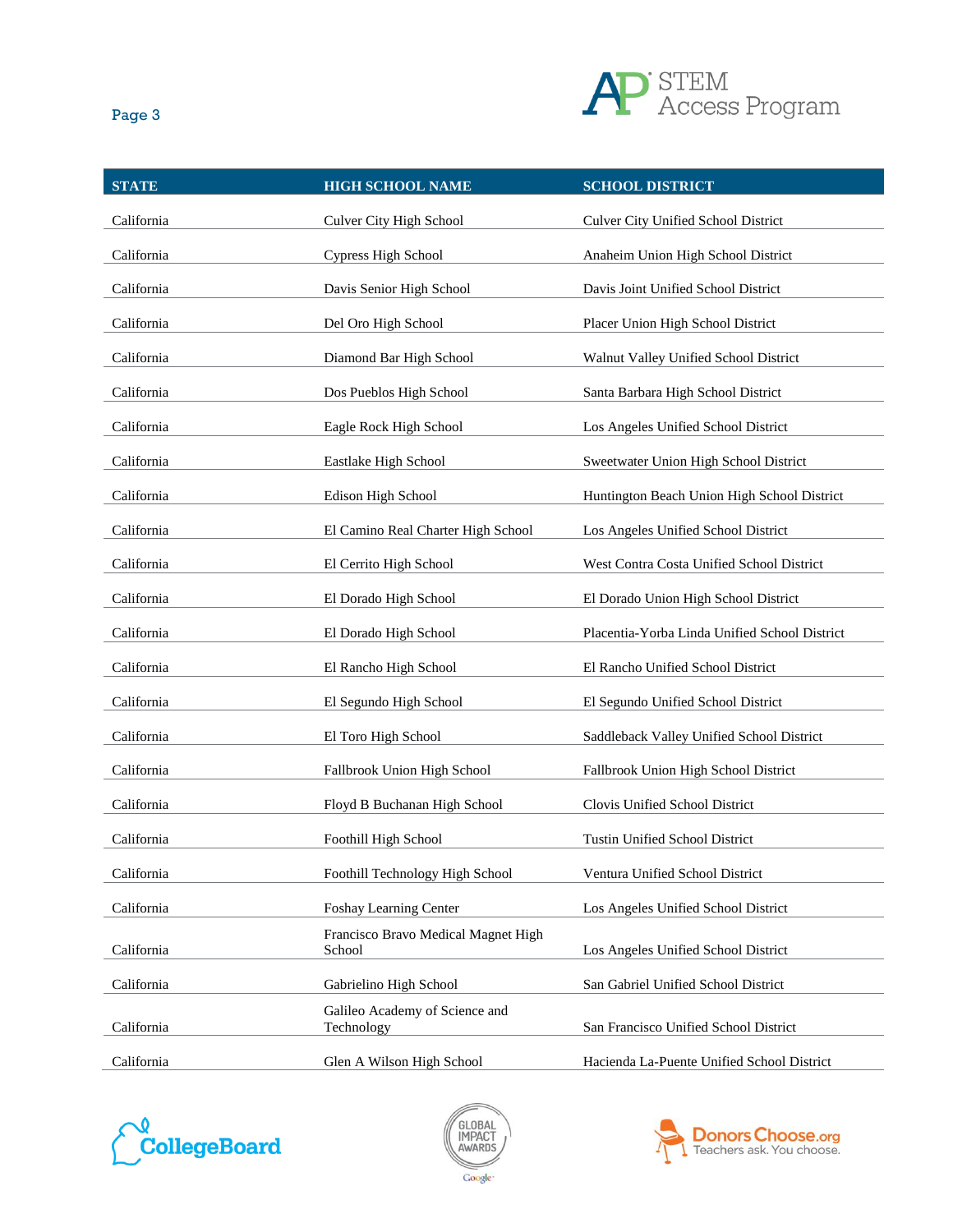

| ×<br>ł |  |
|--------|--|
|--------|--|

| <b>STATE</b> | <b>HIGH SCHOOL NAME</b>                | <b>SCHOOL DISTRICT</b>                         |
|--------------|----------------------------------------|------------------------------------------------|
| California   | Glendora High School                   | Glendora Unified School District               |
| California   | Godinez Fundamental High School        | Santa Ana Unified School District              |
| California   | Granada High School                    | Livermore Valley Joint Unified School District |
| California   | Granada Hills Charter High School      | Los Angeles Unified School District            |
| California   | Harbor Teacher Preparatory Academy     | Los Angeles Unified School District            |
| California   | Hawthorne Math and Science Academy     | Hawthorne School District                      |
| California   | Henry J Kaiser High School             | Fontana Unified School District                |
| California   | Hollywood High School                  | Los Angeles Unified School District            |
| California   | Huntington Beach High School           | Huntington Beach Union High School District    |
| California   | Independence High School               | East Side Union High School District           |
| California   | Irvine High School                     | Irvine Unified School District                 |
| California   | John A Rowland High School             | Rowland Unified School District                |
| California   | John Burroughs High School             | Burbank Unified School District                |
| California   | John F Kennedy High School             | Anaheim Union High School District             |
| California   | John H Francis Polytechnic High School | Los Angeles Unified School District            |
| California   | John Marshall High School              | Los Angeles Unified School District            |
| California   | John W North High School               | Riverside Unified School District              |
| California   | La Jolla High School                   | San Diego Unified School District              |
| California   | La Quinta High School                  | Garden Grove Unified School District           |
| California   | La Serna High School                   | Whittier Union High School District            |
| California   | Laguna Hills High School               | Saddleback Valley Unified School District      |
| California   | Las Lomas High School                  | <b>Acalanes Union High School District</b>     |
| California   | Lincoln High School                    | Lincoln Unified School District                |
| California   | Long Beach Polytechnic High School     | Long Beach Unified School District             |
| California   | Los Alamitos High School               | Los Alamitos Unified School District           |





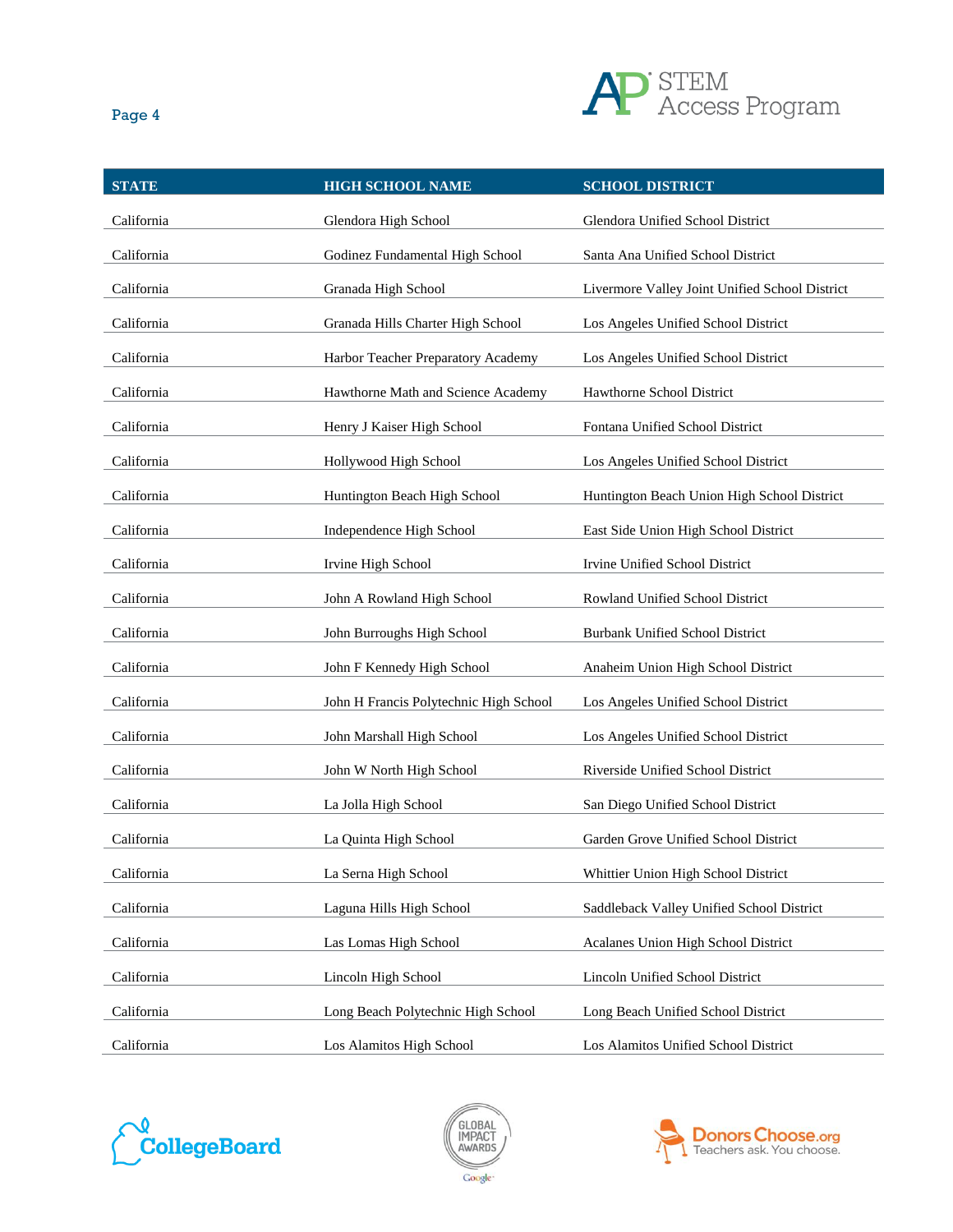

| × | ۰. | ×<br>۰. |
|---|----|---------|
|   |    |         |

| <b>STATE</b> | <b>HIGH SCHOOL NAME</b>                 | <b>SCHOOL DISTRICT</b>                                |
|--------------|-----------------------------------------|-------------------------------------------------------|
| California   | Los Angeles Center for Enriched Studies | Los Angeles Unified School District                   |
| California   | Maria Carrillo High School              | Santa Rosa City School District                       |
| California   | Marina High School                      | Huntington Beach Union High School District           |
| California   | Mayfair High School                     | <b>Bellflower Unified School District</b>             |
| California   | Merced High School                      | Merced Union High School District                     |
| California   | Mills High School                       | San Mateo Union High School District                  |
| California   | Mira Loma High School                   | San Juan Unified School District                      |
| California   | Montgomery High School                  | Santa Rosa City School District                       |
| California   | Mountain View High School               | Mountain View-Los Altos Union High School<br>District |
| California   | Murrieta Mesa High School               | Murrieta Valley Unified School District               |
| California   | Murrieta Valley High School             | Murrieta Valley Unified School District               |
| California   | Nevada Union High School                | Nevada Joint Union High School District               |
| California   | Norte Vista Senior High School          | Alvord Unified School District                        |
| California   | North High School                       | Torrance Unified School District                      |
| California   | Novato High School                      | Novato Unified School District                        |
| California   | Oakmont High School                     | Roseville Joint Union High School Dist                |
| California   | Orange County High School of the Arts   | Santa Ana Unified School District                     |
| California   | Oxford Academy                          | Anaheim Union High School District                    |
| California   | Pacifica High School                    | Garden Grove Unified School District                  |
| California   | Pasadena High School                    | Pasadena Unified School District                      |
| California   | Piedmont High School                    | Piedmont Unified School District                      |
| California   | Pioneer High School                     | Whittier Union High School District                   |
| California   | Pleasant Grove High School              | Elk Grove Unified School District                     |
| California   | Ponderosa High School                   | El Dorado Union High School District                  |
| California   | Rancho Cucamonga High School            | Chaffey Joint Union High School District              |





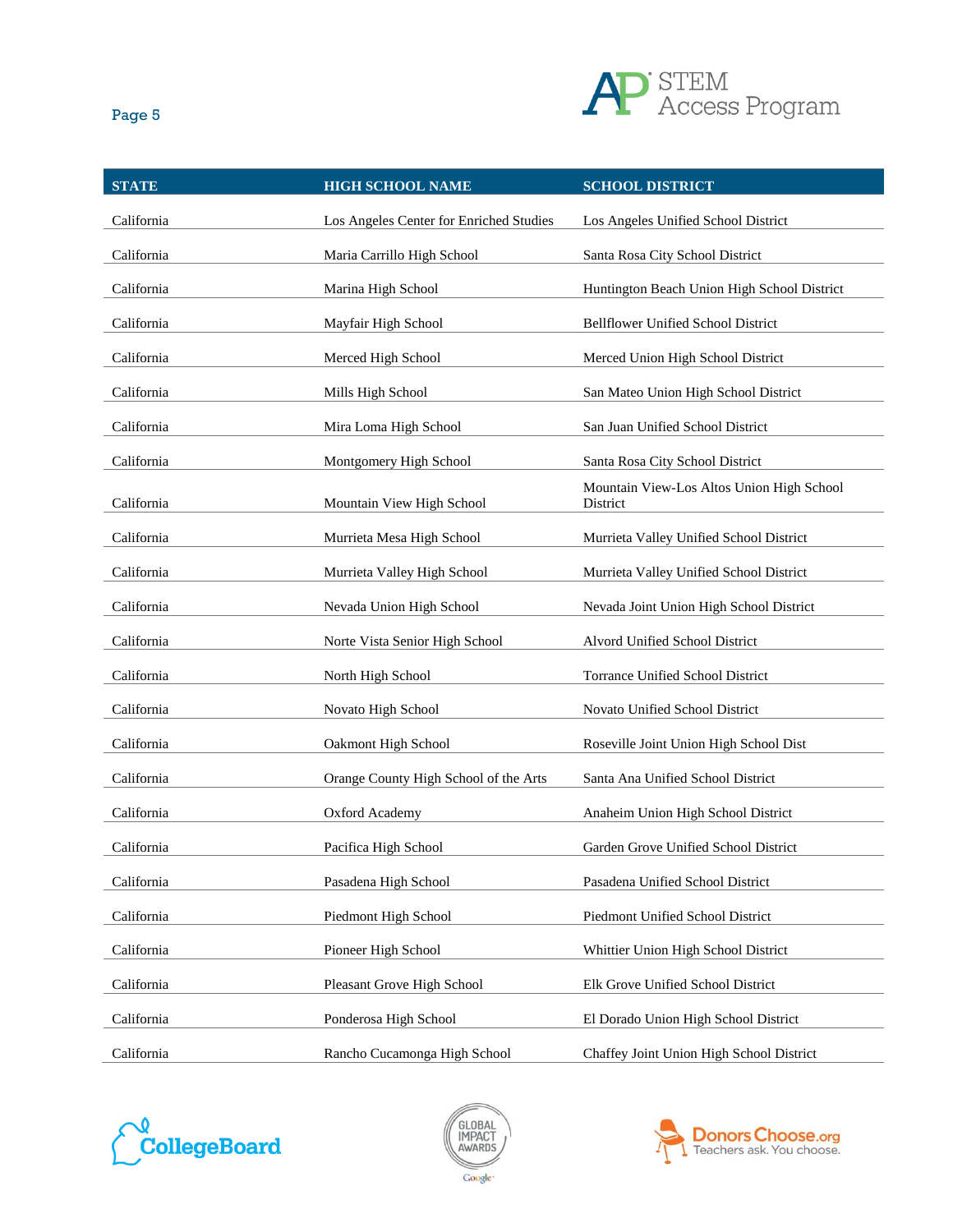

| ×<br>ł<br>I |
|-------------|
|-------------|

| <b>STATE</b> | <b>HIGH SCHOOL NAME</b>                            | <b>SCHOOL DISTRICT</b>                      |
|--------------|----------------------------------------------------|---------------------------------------------|
| California   | Redlands High School                               | Redlands Unified School District            |
| California   | Redondo Union High School                          | Redondo Beach Unified School District       |
| California   | Redwood High School                                | Tamalpais Union High School District        |
| California   | Rio Americano High School                          | San Juan Unified School District            |
| California   | Rio Mesa High School                               | Oxnard Union High School District           |
| California   | Robert A Millikan High School                      | Long Beach Unified School District          |
| California   | San Diego High International Studies               | San Diego Unified School District           |
| California   | San Dieguito High School Academy                   | San Dieguito Union High School District     |
| California   | San Gabriel High School                            | Alhambra Unified School District            |
| California   | San Luis Obispo High School                        | San Luis Coastal Unified School District    |
| California   | San Marcos High School                             | Santa Barbara High School District          |
| California   | San Mateo High School                              | San Mateo Union High School District        |
| California   | Santa Barbara Senior High School                   | Santa Barbara High School District          |
| California   | Santa Cruz High School                             | Santa Cruz City School District             |
| California   | Santa Monica High School                           | Santa Monica-Malibu Unified School District |
| California   | Santa Teresa High School                           | East Side Union High School District        |
| California   | Schurr High School                                 | Montebello Unified School District          |
| California   | Segerstrom High School                             | Santa Ana Unified School District           |
| California   | Sequoia High School                                | Sequoia Union High School District          |
| California   | Sherman Oaks Center for Enriched<br><b>Studies</b> | Los Angeles Unified School District         |
| California   | Simi Valley High School                            | Simi Valley Unified School District         |
| California   | Sonora High School                                 | Fullerton Joint Union High School District  |
| California   | South High School                                  | Torrance Unified School District            |
| California   | South Hills High School                            | Covina Valley Unified School District       |
| California   | South Pasadena High School                         | South Pasadena Unified School District      |





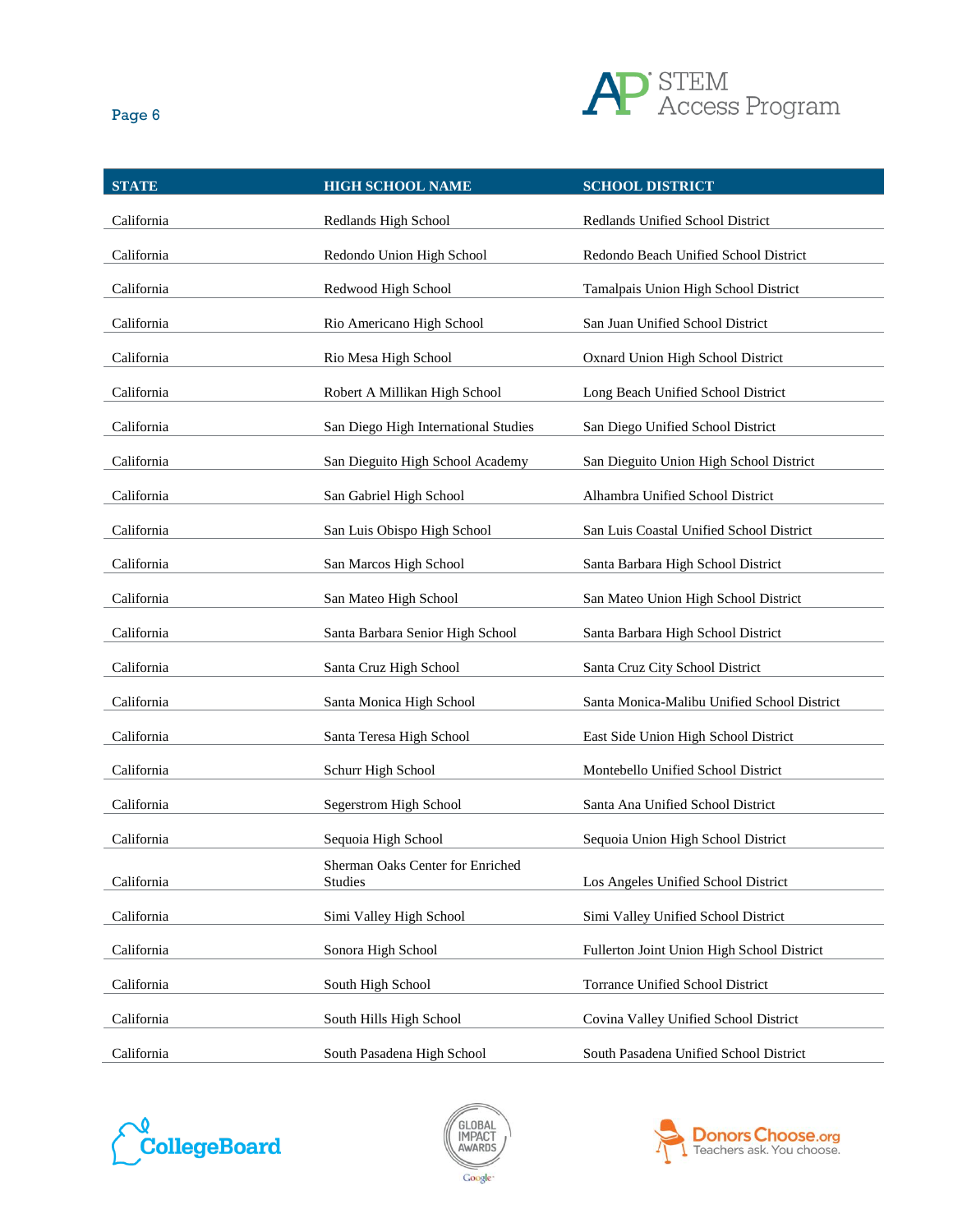

| ۰.<br>×<br>× |  |
|--------------|--|
|--------------|--|

| <b>STATE</b>         | <b>HIGH SCHOOL NAME</b>                                         | <b>SCHOOL DISTRICT</b>                        |
|----------------------|-----------------------------------------------------------------|-----------------------------------------------|
| California           | Sunnyside High School                                           | Fresno Unified School District                |
| California           | Temple City High School                                         | Temple City Unified School District           |
| California           | Thousand Oaks High School                                       | Conejo Valley Unified School District         |
| California           | Torrance High School                                            | <b>Torrance Unified School District</b>       |
| California           | University High School                                          | Irvine Unified School District                |
| California           | <b>Upland High School</b>                                       | <b>Upland Unified School District</b>         |
| California           | Valencia High School                                            | William S Hart Union High School District     |
| California           | Valencia High School                                            | Placentia-Yorba Linda Unified School District |
| California           | Venice High School                                              | Los Angeles Unified School District           |
| California           | Vista Murrieta High School                                      | Murrieta Valley Unified School District       |
| California           | Warren High School                                              | Downey Unified School District                |
| California           | Washington High School                                          | Fremont Unified School District               |
| California           | Watsonville High School                                         | Pajaro Valley Unified School District         |
| California           | West High School                                                | <b>Torrance Unified School District</b>       |
| California           | Westmoor High School                                            | Jefferson Union High School District          |
| California           | Woodbridge High School                                          | Irvine Unified School District                |
| Connecticut          | Danbury High School                                             | Danbury Public Schools                        |
| Connecticut          | Edwin O Smith High School                                       | Regional School District 19                   |
| Connecticut          | Newington High School                                           | Newington Public Schools                      |
| Connecticut          | Robert E Fitch Senior High School                               | Groton Public Schools                         |
| Connecticut          | Westhill High School                                            | <b>Stamford Public Schools</b>                |
| District of Columbia | School Without Walls                                            | District of Columbia Public Schools           |
| Florida              | Allen D Nease High School                                       | St Johns County Public Schools                |
| Florida              | Alonzo Tracy Mourning Senior High<br><b>Biscayne Bay Campus</b> | Miami-Dade County Public Schools              |
| Florida              | Andrew W Dreyfoos Jr School of the Arts                         | School District of Palm Beach County          |





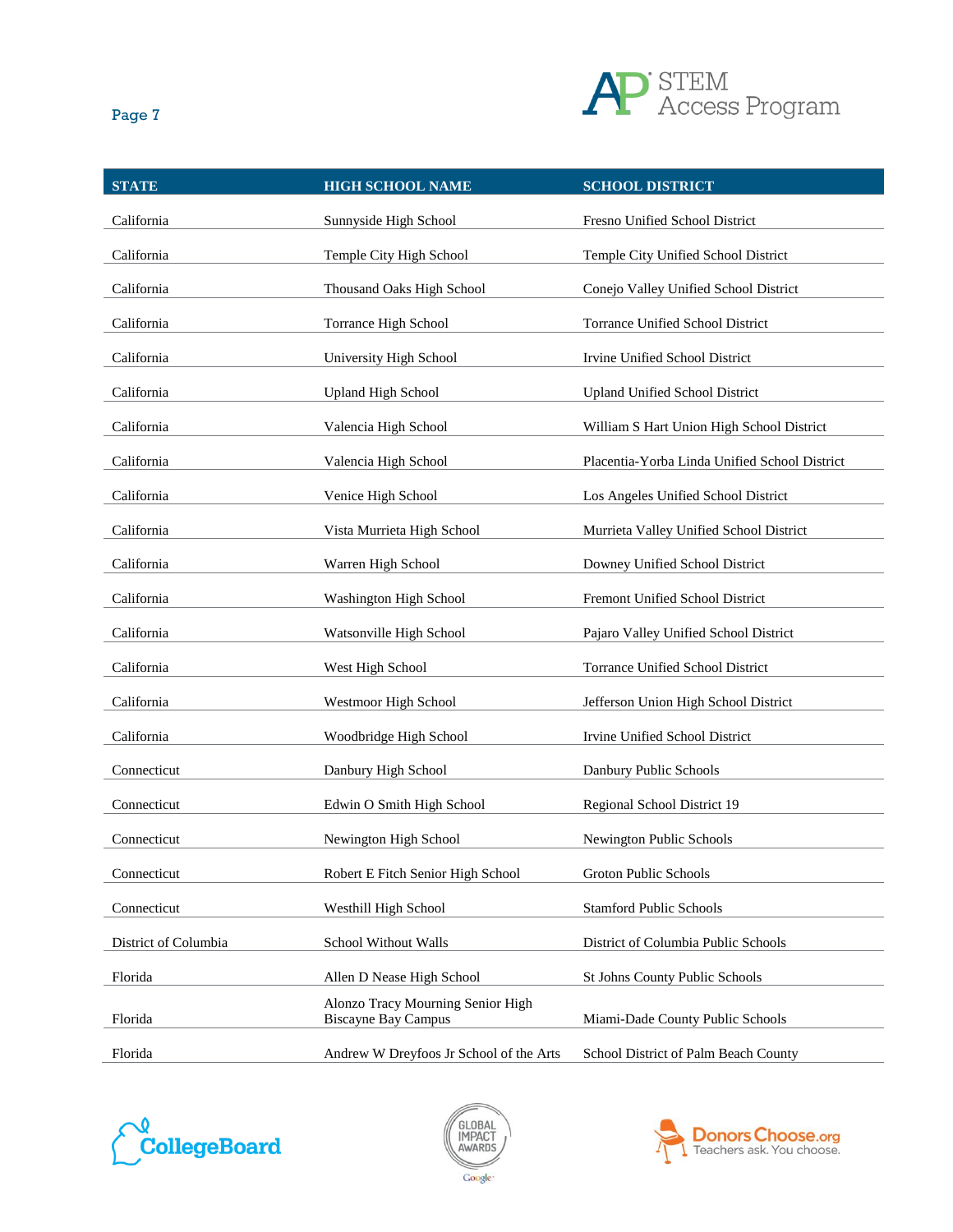

| <b>STATE</b> | <b>HIGH SCHOOL NAME</b>                                       | <b>SCHOOL DISTRICT</b>                  |
|--------------|---------------------------------------------------------------|-----------------------------------------|
| Florida      | Archimedean Upper Conservatory                                | Miami-Dade County Public Schools        |
| Florida      | Atlantic Community High School                                | School District of Palm Beach County    |
| Florida      | Atlantic Technical Center and Technical<br><b>High School</b> | <b>Broward County Public Schools</b>    |
| Florida      | Barron Collier High School                                    | District School Board of Collier County |
| Florida      | <b>Belleview High School</b>                                  | Marion County Public Schools            |
| Florida      | C Leon King High School                                       | Hillsborough County Public Schools      |
| Florida      | Cocoa Beach Junior-Senior High School                         | <b>Brevard Public Schools</b>           |
| Florida      | College Academy at Broward Community<br>College               | <b>Broward County Public Schools</b>    |
| Florida      | Cooper City High School                                       | <b>Broward County Public Schools</b>    |
| Florida      | Coral Gables Senior High School                               | Miami-Dade County Public Schools        |
| Florida      | Coral Glades High School                                      | <b>Broward County Public Schools</b>    |
| Florida      | Coral Reef Senior High School                                 | Miami-Dade County Public Schools        |
| Florida      | Cypress Creek High School                                     | Orange County Public Schools            |
| Florida      | D U Fletcher High School                                      | Duval County Public Schools             |
| Florida      | Deerfield Beach High School                                   | <b>Broward County Public Schools</b>    |
| Florida      | Design and Architecture Senior High<br>School                 | Miami-Dade County Public Schools        |
| Florida      | Doral Academy Charter High School                             | Miami-Dade County Public Schools        |
| Florida      | Dr Michael M Krop Senior High School                          | Miami-Dade County Public Schools        |
| Florida      | Dr Phillips High School                                       | Orange County Public Schools            |
| Florida      | Durant Senior High School                                     | Hillsborough County Public Schools      |
| Florida      | Eastside High School                                          | Alachua County Public Schools           |
| Florida      | Edgewood Junior Senior High School                            | <b>Brevard Public Schools</b>           |
| Florida      | Everglades High School                                        | <b>Broward County Public Schools</b>    |
| Florida      | Felix Varela Senior High School                               | Miami-Dade County Public Schools        |





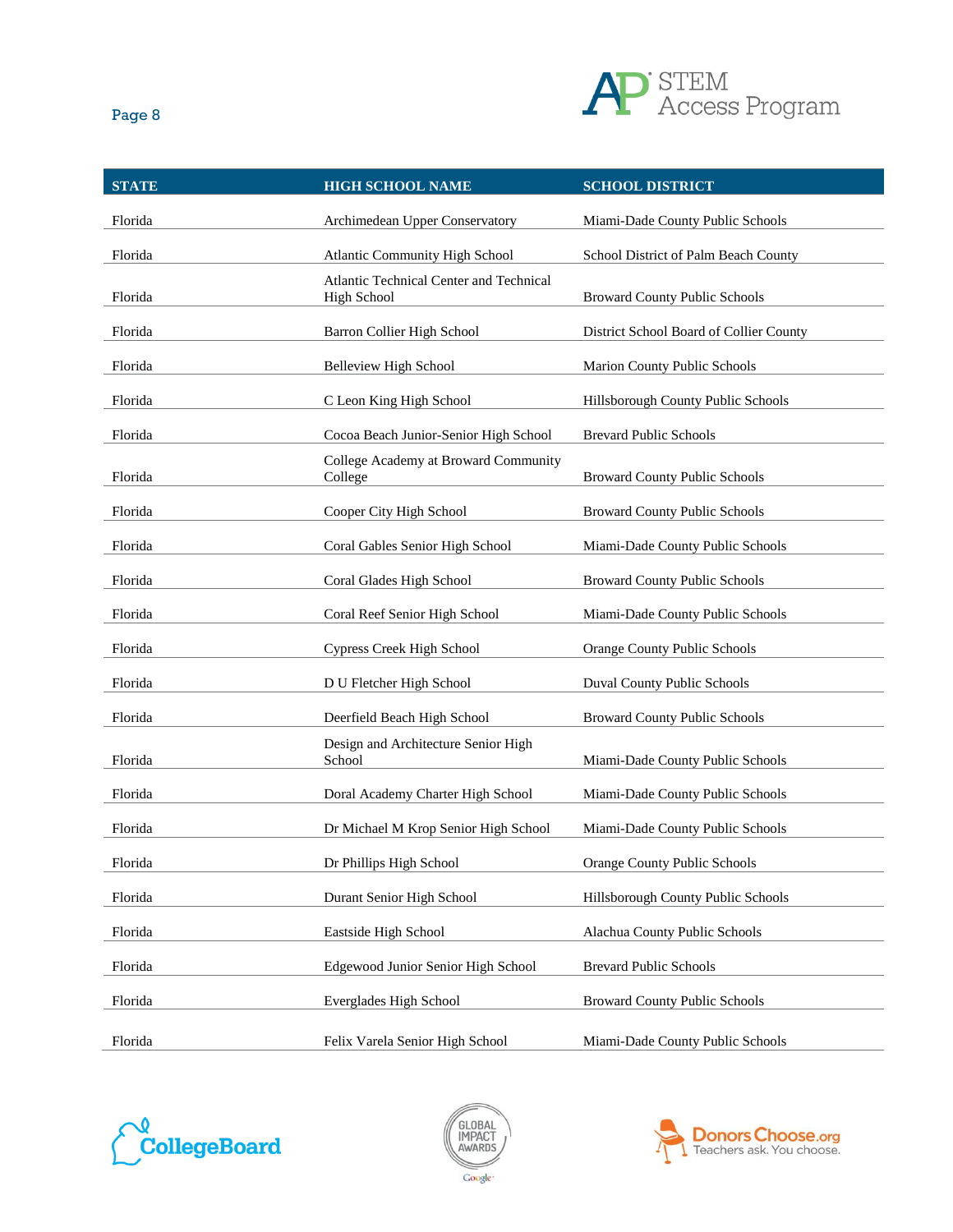

| ×<br>ł | ٠ |
|--------|---|
|        |   |

| <b>STATE</b> | <b>HIGH SCHOOL NAME</b>              | <b>SCHOOL DISTRICT</b>                  |
|--------------|--------------------------------------|-----------------------------------------|
| Florida      | Fleming Island High School           | Clay County Public Schools              |
| Florida      | Fort Lauderdale High School          | <b>Broward County Public Schools</b>    |
| Florida      | Fort Myers High School               | Lee County Public Schools               |
| Florida      | Freedom High School                  | Orange County Public Schools            |
| Florida      | Gainesville High School              | Alachua County Public Schools           |
| Florida      | Gateway High School                  | School District of Osceola County       |
| Florida      | George M Steinbrenner High School    | Hillsborough County Public Schools      |
| Florida      | Gulf Breeze High School              | Santa Rosa County Public Schools        |
| Florida      | <b>Gulf Coast High School</b>        | District School Board of Collier County |
| Florida      | Gulf High School                     | Pasco County Public Schools             |
| Florida      | H B Plant High School                | Hillsborough County Public Schools      |
| Florida      | Hialeah Gardens High School          | Miami-Dade County Public Schools        |
| Florida      | Hialeah High School                  | Miami-Dade County Public Schools        |
| Florida      | Hillsborough High School             | Hillsborough County Public Schools      |
| Florida      | Howard W Blake High School           | Hillsborough County Public Schools      |
| Florida      | International Baccalaureate School   | Polk County Public Schools              |
| Florida      | J R Arnold High School               | <b>Bay County Public Schools</b>        |
| Florida      | James S Rickards High School         | Leon County Public Schools              |
| Florida      | Joe E Newsome High School            | Hillsborough County Public Schools      |
| Florida      | Jupiter Community Senior High School | School District of Palm Beach County    |
| Florida      | Land O' Lakes High School            | Pasco County Public Schools             |
| Florida      | Lecanto High School                  | Citrus County Public Schools            |
| Florida      | Leon High School                     | Leon County Public Schools              |
| Florida      | Lincoln High School                  | Leon County Public Schools              |
| Florida      | Lincoln Park Academy                 | Saint Lucie County School District      |





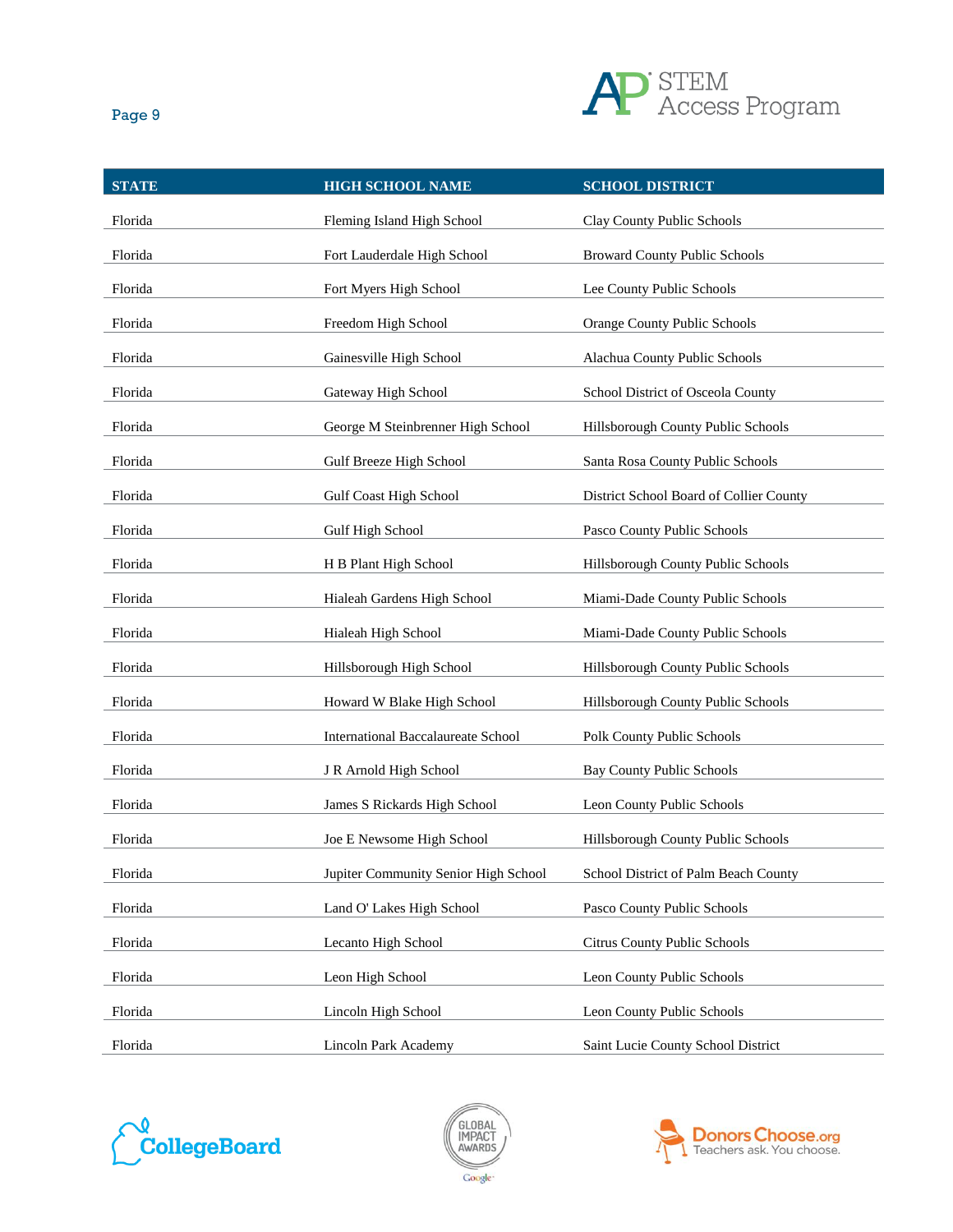

| × | ٠ |  |
|---|---|--|

| <b>STATE</b> | <b>HIGH SCHOOL NAME</b>              | <b>SCHOOL DISTRICT</b>                  |
|--------------|--------------------------------------|-----------------------------------------|
| Florida      | Manatee High School                  | Manatee County Public Schools           |
| Florida      | Marjory Stoneman Douglas High School | <b>Broward County Public Schools</b>    |
| Florida      | Mater Lakes Academy High School      | Miami-Dade County Public Schools        |
| Florida      | Melbourne High School                | <b>Brevard Public Schools</b>           |
| Florida      | Miami Beach Senior High School       | Miami-Dade County Public Schools        |
| Florida      | Miami Coral Park Senior High School  | Miami-Dade County Public Schools        |
| Florida      | Miami Killian Senior High School     | Miami-Dade County Public Schools        |
| Florida      | Miami Lakes Educational Center       | Miami-Dade County Public Schools        |
| Florida      | Miami Springs Senior High School     | Miami-Dade County Public Schools        |
| Florida      | Miami Sunset Senior High School      | Miami-Dade County Public Schools        |
| Florida      | Miramar High School                  | <b>Broward County Public Schools</b>    |
| Florida      | Naples High School                   | District School Board of Collier County |
| Florida      | New World School of the Arts         | Miami-Dade County Public Schools        |
| Florida      | Niceville High School                | Okaloosa County School District         |
| Florida      | Nova High School                     | <b>Broward County Public Schools</b>    |
| Florida      | Olympia High School                  | Orange County Public Schools            |
| Florida      | Osceola High School                  | <b>Pinellas County Schools</b>          |
| Florida      | Palm Harbor University High School   | Pinellas County Schools                 |
| Florida      | Oviedo High School                   | Seminole County Public Schools          |
| Florida      | Park Vista Community High School     | School District of Palm Beach County    |
| Florida      | Paul R Wharton High School           | Hillsborough County Public Schools      |
| Florida      | Paxon School for Advanced Studies    | <b>Duval County Public Schools</b>      |
| Florida      | Pensacola High School                | Escambia County Public Schools          |
| Florida      | Pompano Beach High School            | <b>Broward County Public Schools</b>    |
| Florida      | Ponte Vedra High School              | St Johns County Public Schools          |





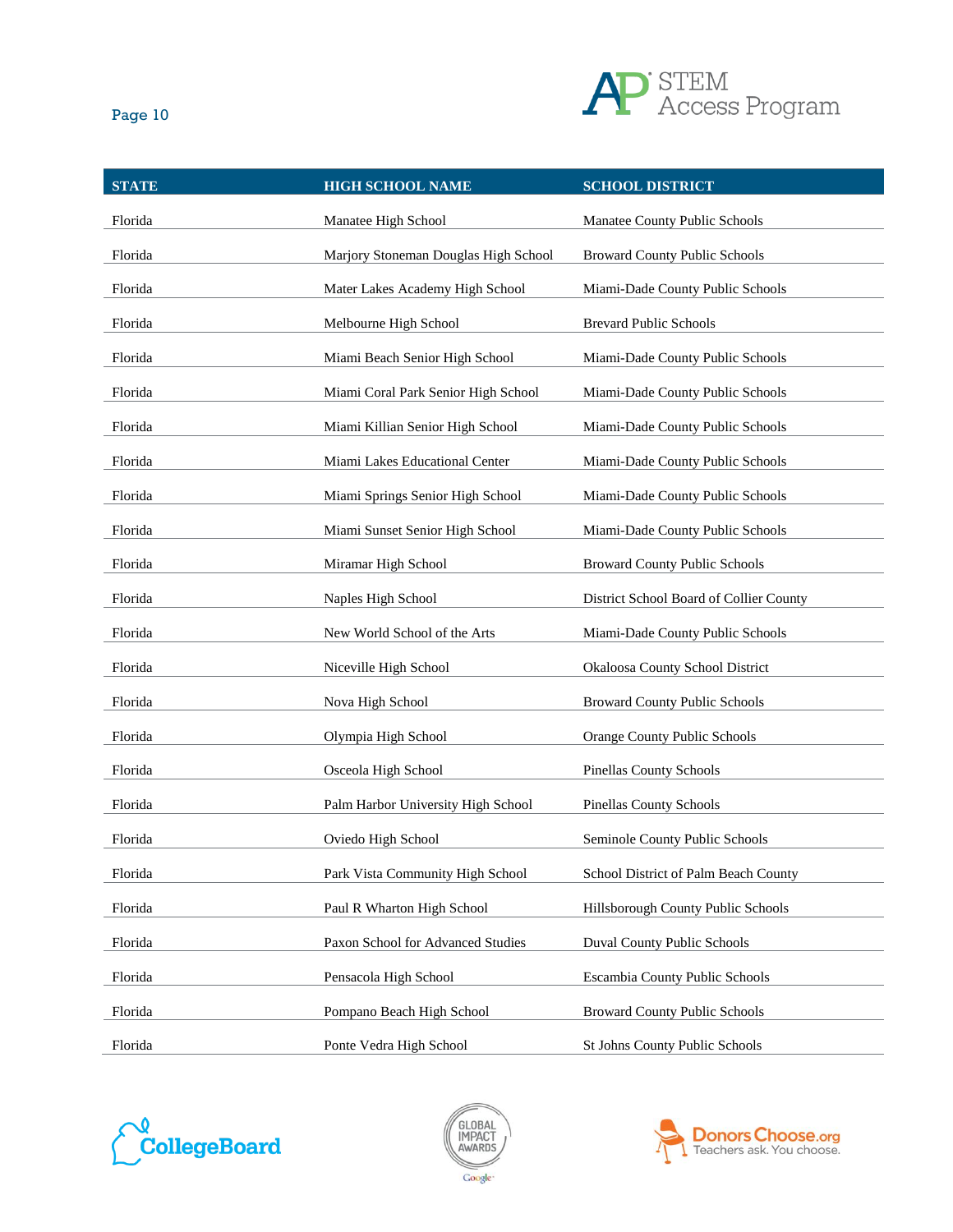

| Page 11      |                                             | ハししけ                   |
|--------------|---------------------------------------------|------------------------|
| <b>STATE</b> | <b>HIGH SCHOOL NAME</b>                     | <b>SCHOOL DISTRICT</b> |
| Florida      | Riverview High School                       | Sarasota County Public |
| Florida      | Ronald W Reagan Doral Senior High<br>School | Miami-Dade County Pu   |
|              |                                             |                        |

| Florida | Riverview High School                         | Sarasota County Public Schools            |
|---------|-----------------------------------------------|-------------------------------------------|
| Florida | Ronald W Reagan Doral Senior High<br>School   | Miami-Dade County Public Schools          |
| Florida | Saint Augustine High School                   | St Johns County Public Schools            |
| Florida | Saint Petersburg Senior High School           | <b>Pinellas County Schools</b>            |
| Florida | School for Advanced Studies - North           | Miami-Dade County Public Schools          |
| Florida | School for Advanced Studies - South           | Miami-Dade County Public Schools          |
| Florida | School for Advanced Studies - Wolfson         | Miami-Dade County Public Schools          |
| Florida | Seminole High School                          | Seminole County Public Schools            |
| Florida | South Fork High School                        | Martin County Public Schools              |
| Florida | Southwest Miami High School                   | Miami-Dade County Public Schools          |
| Florida | Spanish River Community High School           | School District of Palm Beach County      |
| Florida | Spruce Creek High School                      | Volusia County Public Schools             |
| Florida | <b>Stanton College Preparatory School</b>     | <b>Duval County Public Schools</b>        |
| Florida | <b>Strawberry Crest High School</b>           | Hillsborough County Public Schools        |
| Florida | T R Robinson High School                      | Hillsborough County Public Schools        |
| Florida | Tampa Bay Technical High School               | Hillsborough County Public Schools        |
| Florida | Taravella J P High School                     | <b>Broward County Public Schools</b>      |
| Florida | <b>TERRA Environmental Research Institute</b> | Miami-Dade County Public Schools          |
| Florida | University High School                        | <b>Orange County Public Schools</b>       |
| Florida | Vanguard High School                          | Marion County Public Schools              |
| Florida | Vero Beach High School                        | <b>Indian River County Public Schools</b> |
| Florida | Viera High School                             | <b>Brevard Public Schools</b>             |
| Florida | Vivian Gaither High School                    | Hillsborough County Public Schools        |
| Florida | Wellington High School                        | School District of Palm Beach County      |
| Florida | West Orange High School                       | Orange County Public Schools              |





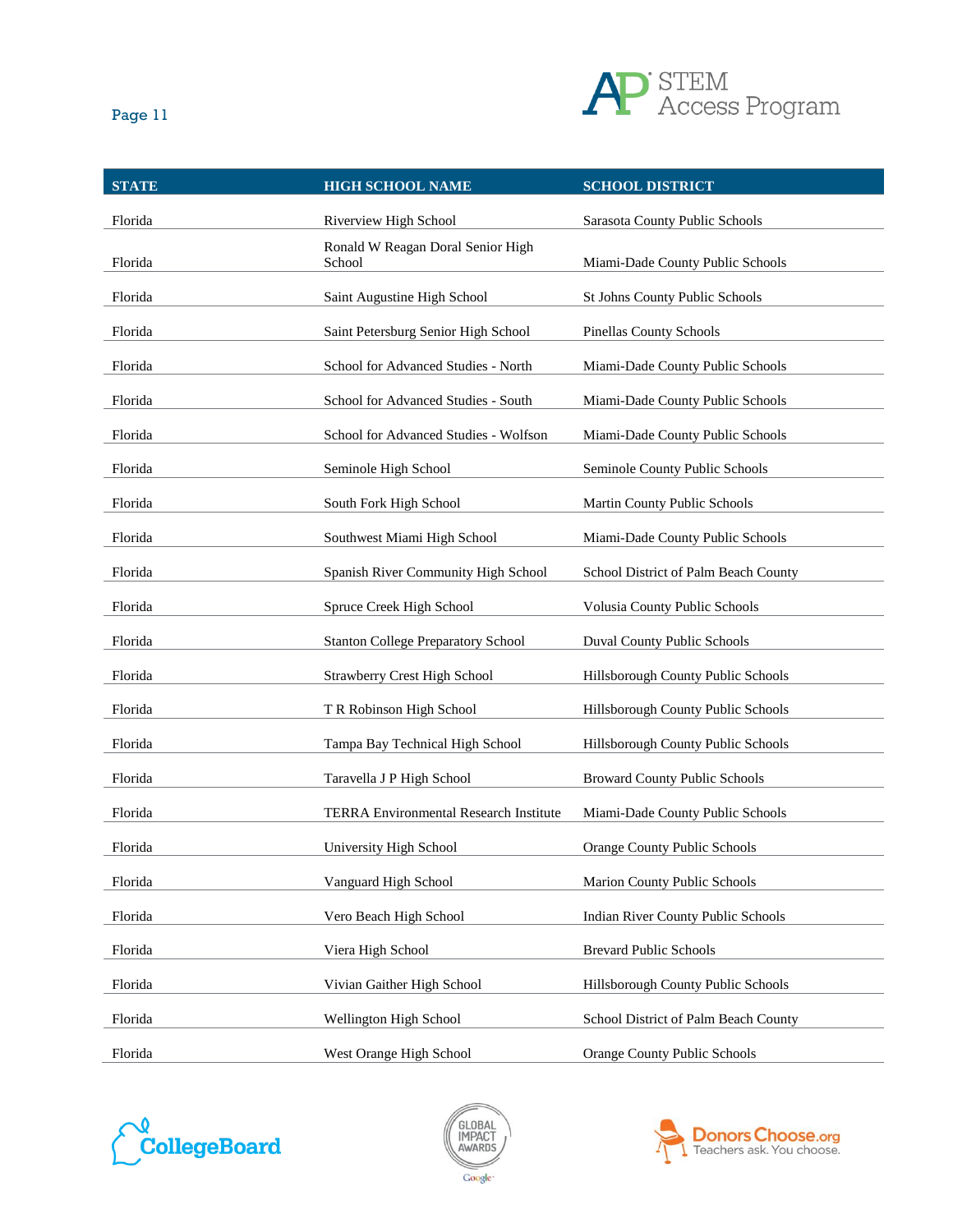

| ۰.<br>× |  |
|---------|--|
|         |  |

| <b>STATE</b> | <b>HIGH SCHOOL NAME</b>                                  | <b>SCHOOL DISTRICT</b>                |
|--------------|----------------------------------------------------------|---------------------------------------|
| Florida      | West Shore Junior-Senior High School                     | <b>Brevard Public Schools</b>         |
| Florida      | Western High School                                      | <b>Broward County Public Schools</b>  |
| Florida      | Westland Hialeah Senior High School                      | Miami-Dade County Public Schools      |
| Florida      | William R Boone High School                              | Orange County Public Schools          |
| Florida      | William T Dwyer High School                              | School District of Palm Beach County  |
| Florida      | William T McFatter Technical High<br>School              | <b>Broward County Public Schools</b>  |
| Florida      | Winter Park High School                                  | Orange County Public Schools          |
| Georgia      | Alan C Pope High School                                  | Cobb County School District           |
| Georgia      | Berkmar High School                                      | <b>Gwinnett County Public Schools</b> |
| Georgia      | Campbell High School                                     | Cobb County School District           |
| Georgia      | Clarke Central High School                               | Clarke County School District #629    |
| Georgia      | Creekview High School                                    | Cherokee County Schools               |
| Georgia      | Decatur High School                                      | Decatur City Schools                  |
| Georgia      | Douglas County High School                               | Douglas County Schools                |
| Georgia      | Duluth High School                                       | <b>Gwinnett County Public Schools</b> |
| Georgia      | Etowah High School                                       | <b>Cherokee County Schools</b>        |
| Georgia      | Greenbrier High School                                   | Columbia County Schools               |
| Georgia      | Gwinnett School of Mathematics Science<br>and Technology | <b>Gwinnett County Public Schools</b> |
| Georgia      | Henry W Grady High School                                | <b>Atlanta Public Schools</b>         |
| Georgia      | Lassiter High School                                     | Cobb County School District           |
| Georgia      | McIntosh High School                                     | <b>Fayette County School District</b> |
| Georgia      | Mill Creek High School                                   | <b>Gwinnett County Public Schools</b> |
| Georgia      | Mountain View High School                                | <b>Gwinnett County Public Schools</b> |
| Georgia      | North Springs High School                                | <b>Fulton County Schools</b>          |
| Georgia      | Northgate High School                                    | Coweta County School System           |





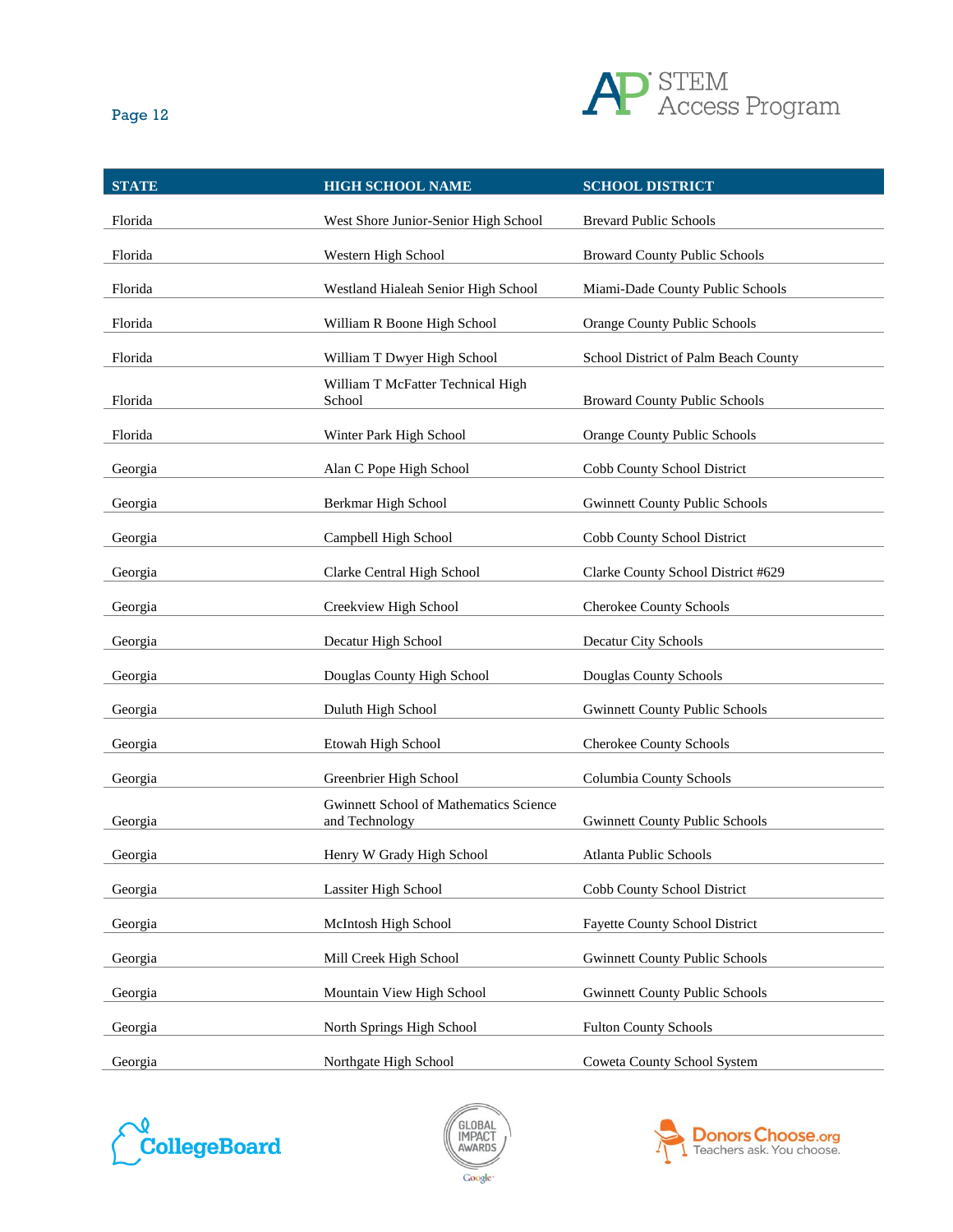

| ۰,<br>×<br>×<br>٠ |  |  |
|-------------------|--|--|
|-------------------|--|--|

| <b>STATE</b> | <b>HIGH SCHOOL NAME</b>                          | <b>SCHOOL DISTRICT</b>                            |
|--------------|--------------------------------------------------|---------------------------------------------------|
| Georgia      | Oconee County High School                        | Oconee County Schools                             |
| Georgia      | Richmond Hill High School                        | <b>Bryan County Schools</b>                       |
| Georgia      | River Ridge High School                          | <b>Cherokee County Schools</b>                    |
| Georgia      | Riverwood International Charter School           | <b>Fulton County Schools</b>                      |
| Georgia      | Rockdale County High School                      | Rockdale County Schools                           |
| Georgia      | Savannah Arts Academy                            | Savannah-Chatham County Public Schools            |
| Georgia      | Sequoyah High School                             | Cherokee County Schools                           |
| Georgia      | Shiloh High School                               | <b>Gwinnett County Public Schools</b>             |
| Georgia      | Starr's Mill High School                         | <b>Fayette County School District</b>             |
| Georgia      | West Forsyth High School                         | Forsyth County Schools                            |
| Georgia      | Westlake High School                             | <b>Fulton County Schools</b>                      |
| Georgia      | Whitewater High School                           | <b>Fayette County School District</b>             |
| Georgia      | Woodstock High School                            | Cherokee County Schools                           |
| Illinois     | Edwardsville Senior High School                  | Edwardsville Community Unit School District 7     |
| Illinois     | Elgin High School                                | Illinois School District U-46                     |
| Illinois     | Glenbard South High School                       | Glenbard Township High School District 87         |
| Illinois     | Glenbard West High School                        | Glenbard Township High School District 87         |
| Illinois     | Lane Technical High School                       | Chicago Public Schools                            |
| Illinois     | Metea Valley High School                         | Indian Prairie Community Unit School District 204 |
| Illinois     | Northside College Preparatory High<br>School     | Chicago Public Schools                            |
| Illinois     | Oak Park And River Forest High School            | Oak Park And River Forest School District 200     |
| Illinois     | Plainfield South High School                     | Plainfield Community Consolidated School District |
| Illinois     | South Elgin High School                          | Illinois School District U-46                     |
| Illinois     | Walter Payton College Preparatory High<br>School | Chicago Public Schools                            |
| Illinois     | Waubonsie Valley High School                     | Indian Prairie Community Unit School District 204 |





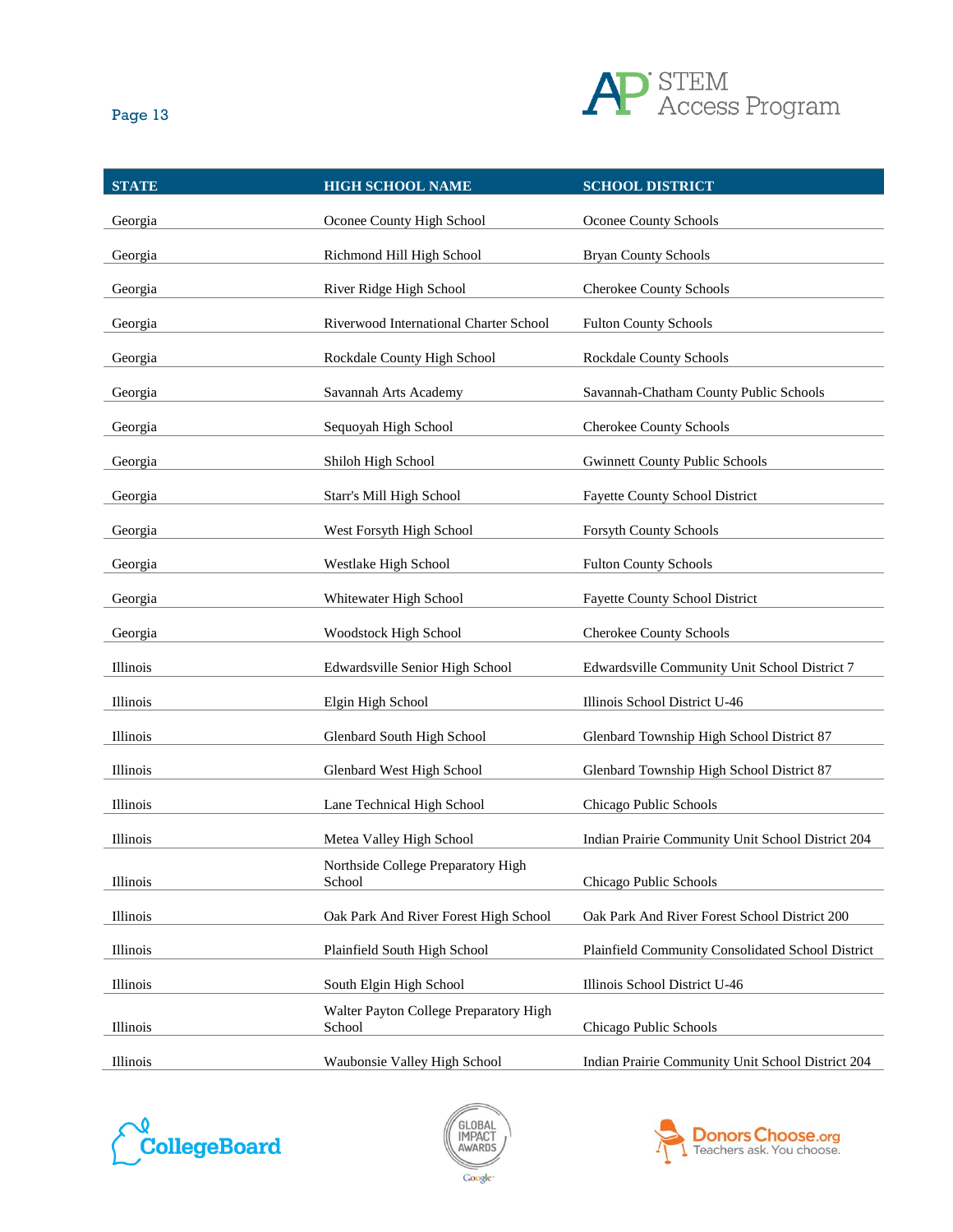

| ×<br>۰. |
|---------|
|---------|

| <b>STATE</b> | <b>HIGH SCHOOL NAME</b>            | <b>SCHOOL DISTRICT</b>                               |
|--------------|------------------------------------|------------------------------------------------------|
| Illinois     | Whitney M Young Magnet High School | Chicago Public Schools                               |
| Illinois     | York Community High School         | Elmhurst Community Unit School District 205          |
| Indiana      | Ben Davis High School              | Metropolitan School District of Wayne Township       |
| Indiana      | Bloomington High School North      | Monroe County Cmth School Corp                       |
| Indiana      | Bloomington High School South      | Monroe County Cmth School Corp                       |
| Indiana      | <b>Brownsburg High School</b>      | Brownsburg Community School Corporation              |
| Indiana      | Carroll High School                | Northwest Allen County Schools                       |
| Indiana      | <b>Chesterton High School</b>      | <b>Duneland School Corporation</b>                   |
| Indiana      | Columbus East High School          | Bartholomew Con School Corp                          |
| Indiana      | Columbus North High School         | Bartholomew Con School Corp                          |
| Indiana      | Crown Point High School            | Crown Point Community School Corporation             |
| Indiana      | Hamilton Southeastern High School  | Hamilton Southeastern Schools                        |
| Indiana      | Harrison High School               | Tippecanoe School Corp                               |
| Indiana      | Huntington North High School       | Huntington County Community School<br>Corporation    |
| Indiana      | Jefferson High School              | Lafayette School Corporation                         |
| Indiana      | Lake Central High School           | Lake Central School Corp                             |
|              |                                    | Metropolitan School District Of Lawrence             |
| Indiana      | Lawrence North High School         | Township                                             |
| Indiana      | Munster High School                | School Town of Munster                               |
| Indiana      | Noblesville High School            | Noblesville Schools                                  |
| Indiana      | North Central High School          | Metropolitan School District of Washington<br>Townsh |
| Indiana      | Penn High School                   | Penn-Harris-Madison School Corporation               |
| Indiana      | Perry Meridian High School         | Metropolitan School District of Perry Township       |
| Indiana      | Pike High School                   | M S D Pike Township                                  |
| Indiana      | Terre Haute North Vigo High School | Vigo County School Corporation                       |





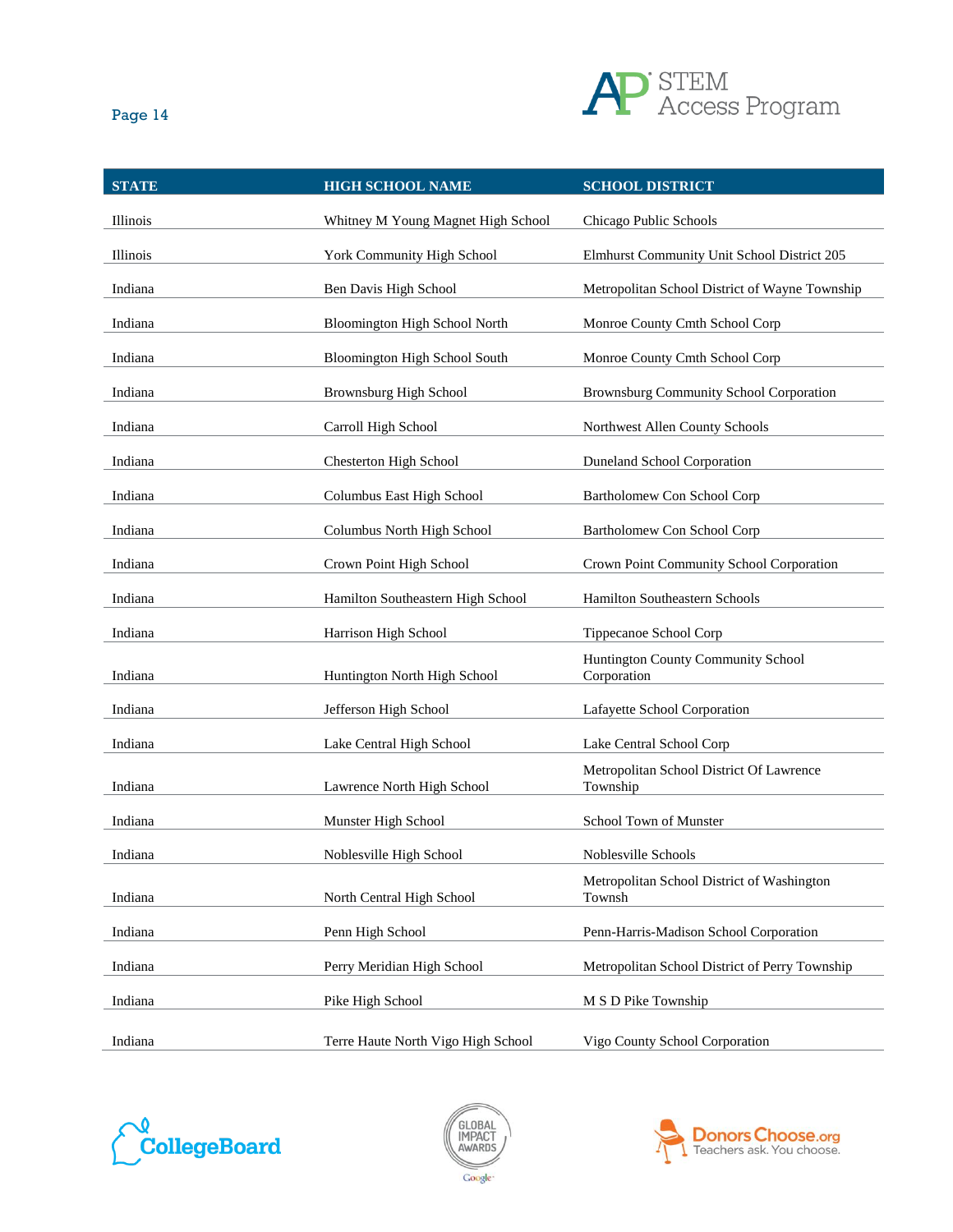

| ×<br>ł | ×<br>۰, |
|--------|---------|
|        |         |

| <b>STATE</b>  | <b>HIGH SCHOOL NAME</b>                  | <b>SCHOOL DISTRICT</b>                  |
|---------------|------------------------------------------|-----------------------------------------|
| Indiana       | Terre Haute South Vigo High School       | Vigo County School Corporation          |
| Indiana       | Valparaiso High School                   | Valparaiso Community Schools            |
| Indiana       | West Lafayette Junior-Senior High School | West Lafayette Com School Corporation   |
| Indiana       | Westfield High School                    | Westfield-Washington Schools            |
| Indiana       | Zionsville Community High School         | Zionsville Community Schools            |
| Louisiana     | Benjamin Franklin High School            | New Orleans Public Schools              |
| Louisiana     | Caddo Parish Magnet High School          | Caddo Parish School Board               |
| Louisiana     | Haynes Academy For Advanced Studies      | Jefferson Parish Public School System   |
| Louisiana     | Thomas Jefferson High School             | Jefferson Parish Public School System   |
| Maryland      | Atholton High School                     | Howard County Public School System      |
| Maryland      | Baltimore Polytechnic Institute          | Baltimore City Public School System     |
| Maryland      | Bel Air High School                      | Harford County Public Schools           |
| Maryland      | Carver Center for Arts and Technology    | <b>Baltimore County Public Schools</b>  |
| Maryland      | Charles Herbert Flowers High School      | Prince George's County Public Schools   |
| Maryland      | Linganore High School                    | Frederick County Public Schools         |
| Maryland      | Long Reach High School                   | Howard County Public School System      |
| Maryland      | Montgomery Blair High School             | Montgomery County Public Schools        |
| Maryland      | Oakland Mills High School                | Howard County Public School System      |
| Maryland      | Paint Branch High School                 | Montgomery County Public Schools        |
| Maryland      | Richard Montgomery High School           | Montgomery County Public Schools        |
| Maryland      | Rockville High School                    | Montgomery County Public Schools        |
| Maryland      | Smithsburg High School                   | <b>Washington County Public Schools</b> |
| Maryland      | Springbrook High School                  | Montgomery County Public Schools        |
| Maryland      | Wilde Lake High School                   | Howard County Public School System      |
| Massachusetts | Billerica Memorial High School           | <b>Billerica School District</b>        |





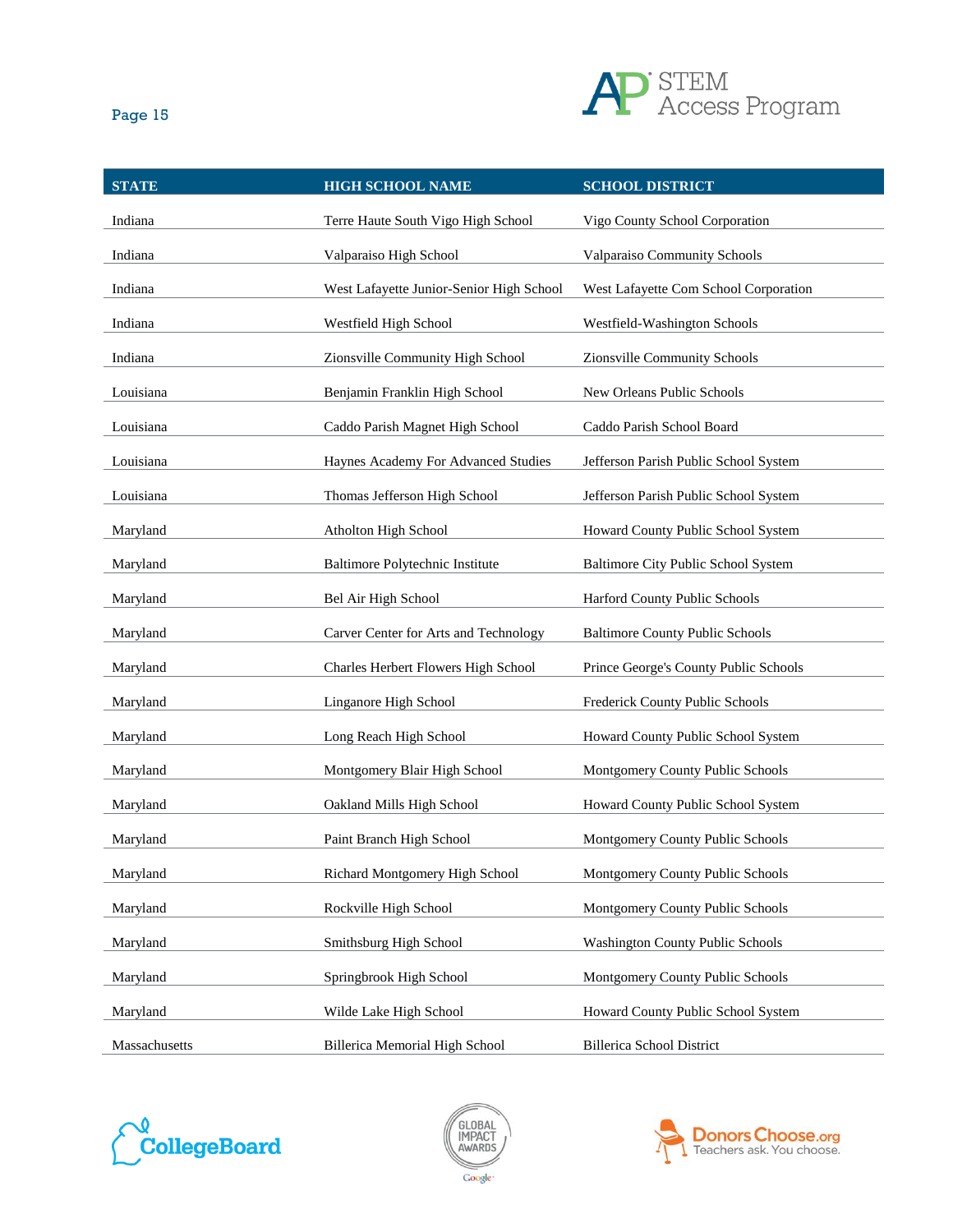

| ×<br>٠ | ×<br>۰, |
|--------|---------|
|        |         |

| <b>STATE</b>  | <b>HIGH SCHOOL NAME</b>                     | <b>SCHOOL DISTRICT</b>                       |
|---------------|---------------------------------------------|----------------------------------------------|
| Massachusetts | <b>Boston Latin Academy</b>                 | <b>Boston Public Schools</b>                 |
| Massachusetts | <b>Braintree High School</b>                | <b>Braintree Public School District</b>      |
| Massachusetts | Bridgewater-Raynham Regional High<br>School | Bridgewater-Raynham Regional School District |
| Massachusetts | <b>Brockton High School</b>                 | <b>Brockton Public Schools</b>               |
| Massachusetts | Cambridge Rindge and Latin School           | Cambridge Public School District             |
| Massachusetts | Chelmsford High School                      | Chelmsford School District                   |
| Massachusetts | Doherty Memorial High School                | <b>Worcester Public Schools</b>              |
| Massachusetts | Foxborough High School                      | Foxborough Public School District            |
| Massachusetts | Framingham High School                      | Framingham School District                   |
| Massachusetts | Hamilton-Wenham Regional High School        | Hamilton Wenham Regional School District     |
| Massachusetts | Haverhill High School                       | <b>Haverhill Public Schools</b>              |
| Massachusetts | Mansfield High School                       | Mansfield Public School District             |
| Massachusetts | Minnechaug Regional High School             | Hampden Wilbraham Regional School District   |
| Massachusetts | North Attleboro High School                 | North Attleboro Public School District       |
| Massachusetts | North Quincy High School                    | Quincy Public Schools                        |
| Massachusetts | Revere High School                          | <b>Revere Public Schools</b>                 |
| Massachusetts | Wachusett Regional High School              | Wachusett Regional School District           |
| Michigan      | Canton High School                          | Plymouth-Canton Community Schools            |
| Michigan      | Community High School                       | Ann Arbor Public Schools                     |
| Michigan      | East Grand Rapids High School               | East Grand Rapids Public School District     |
| Michigan      | Huron High School                           | Ann Arbor Public Schools                     |
| Michigan      | Pioneer High School                         | Ann Arbor Public Schools                     |
| Michigan      | Plymouth High School                        | <b>Plymouth-Canton Community Schools</b>     |
| Michigan      | Renaissance High School                     | Detroit Public Schools                       |
| Michigan      | Rochester High School                       | <b>Rochester Community Schools</b>           |





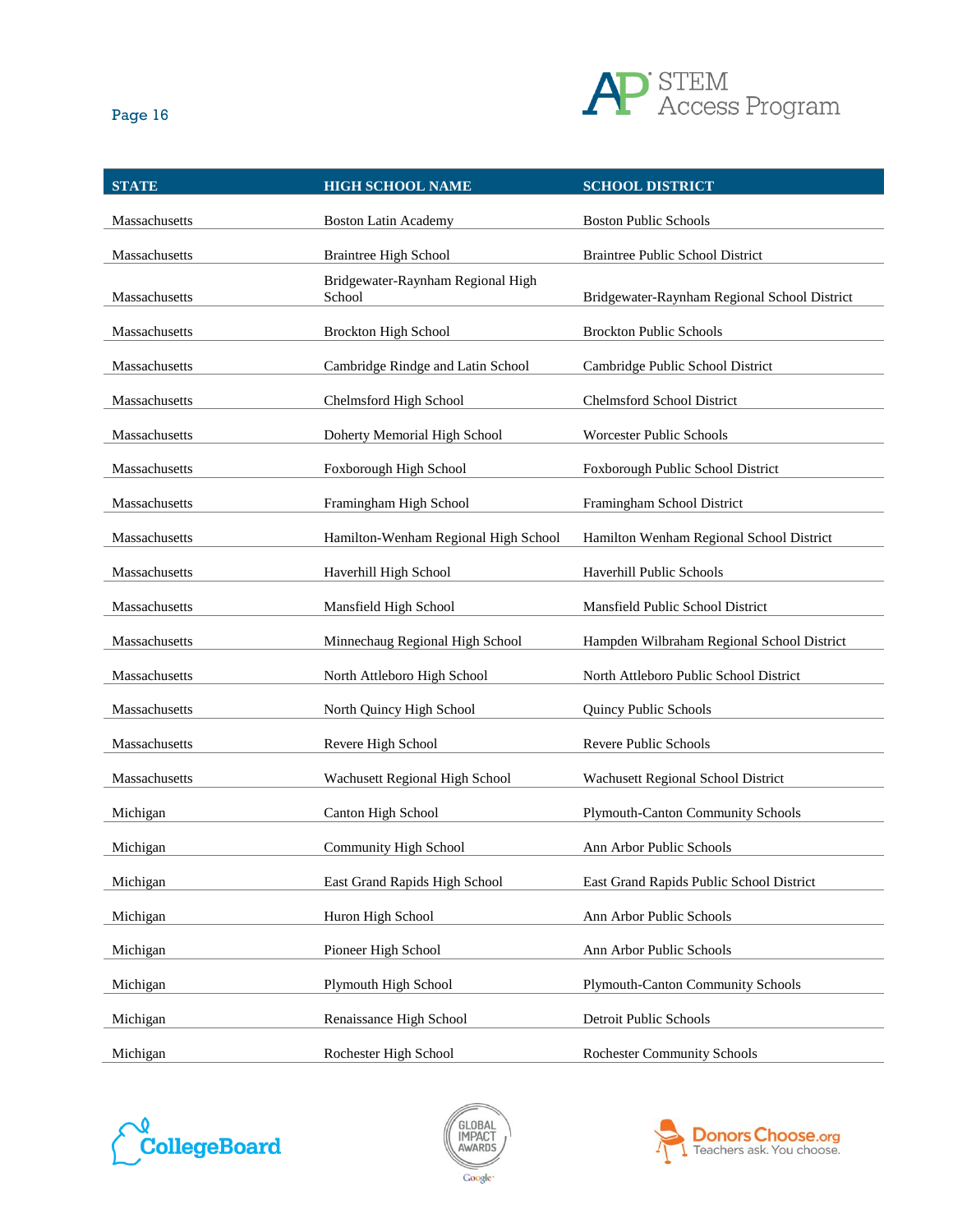

| <b>STATE</b> | <b>HIGH SCHOOL NAME</b>                                 | <b>SCHOOL DISTRICT</b>                                    |
|--------------|---------------------------------------------------------|-----------------------------------------------------------|
| Michigan     | Salem High School                                       | <b>Plymouth-Canton Community Schools</b>                  |
| Michigan     | Skyline High School                                     | Ann Arbor Public Schools                                  |
| Minnesota    | Centennial High School                                  | Centennial Independent School District 12                 |
| Minnesota    | Century High School                                     | Rochester School District 535                             |
| Minnesota    | Chaska High School                                      | Chaska School District 112                                |
| Minnesota    | Hopkins High School                                     | Hopkins Public Schools                                    |
| Minnesota    | Maple Grove Senior High School                          | Osseo Area Schools                                        |
| Minnesota    | Mayo High School                                        | Rochester School District 535                             |
| Minnesota    | Minnetonka High School                                  | Minnetonka Public Schools, Independent School<br>District |
| Minnesota    | Mounds View High School                                 | Mounds View Independent School District 621               |
| Minnesota    | Orono High School                                       | Orono Independent School District 278                     |
| Minnesota    | Prior Lake High School                                  | Prior Lake School District 719                            |
| Minnesota    | Rosemount High School                                   | Independent School District 196                           |
| Minnesota    | Roseville Area High School                              | Roseville School District 623                             |
| Minnesota    | Southwest High School                                   | Minneapolis Public Schools                                |
| Minnesota    | Stillwater Area Senior High School                      | Stillwater Area Schools, Independent School<br>District   |
| Minnesota    | Thomas Jefferson Senior High School                     | Bloomington Public Schools, ISD 271                       |
| Minnesota    | White Bear Lake Area High School                        | White Bear Lake School District 624                       |
| Minnesota    | Woodbury High School                                    | South Washington County Schools                           |
| New Jersey   | Academy for Culinary Arts Visual and<br>Performing Arts | Bergen County Technical School District                   |
| New Jersey   | Biotechnology High School                               | Monmouth County Vocational School District                |
| New Jersey   | <b>Bloomfield High School</b>                           | <b>Bloomfield Township School District</b>                |
| New Jersey   | Cherokee High School                                    | Lenape Regional High School District                      |
| New Jersey   | Cherry Hill High School West                            | Cherry Hill Public Schools                                |





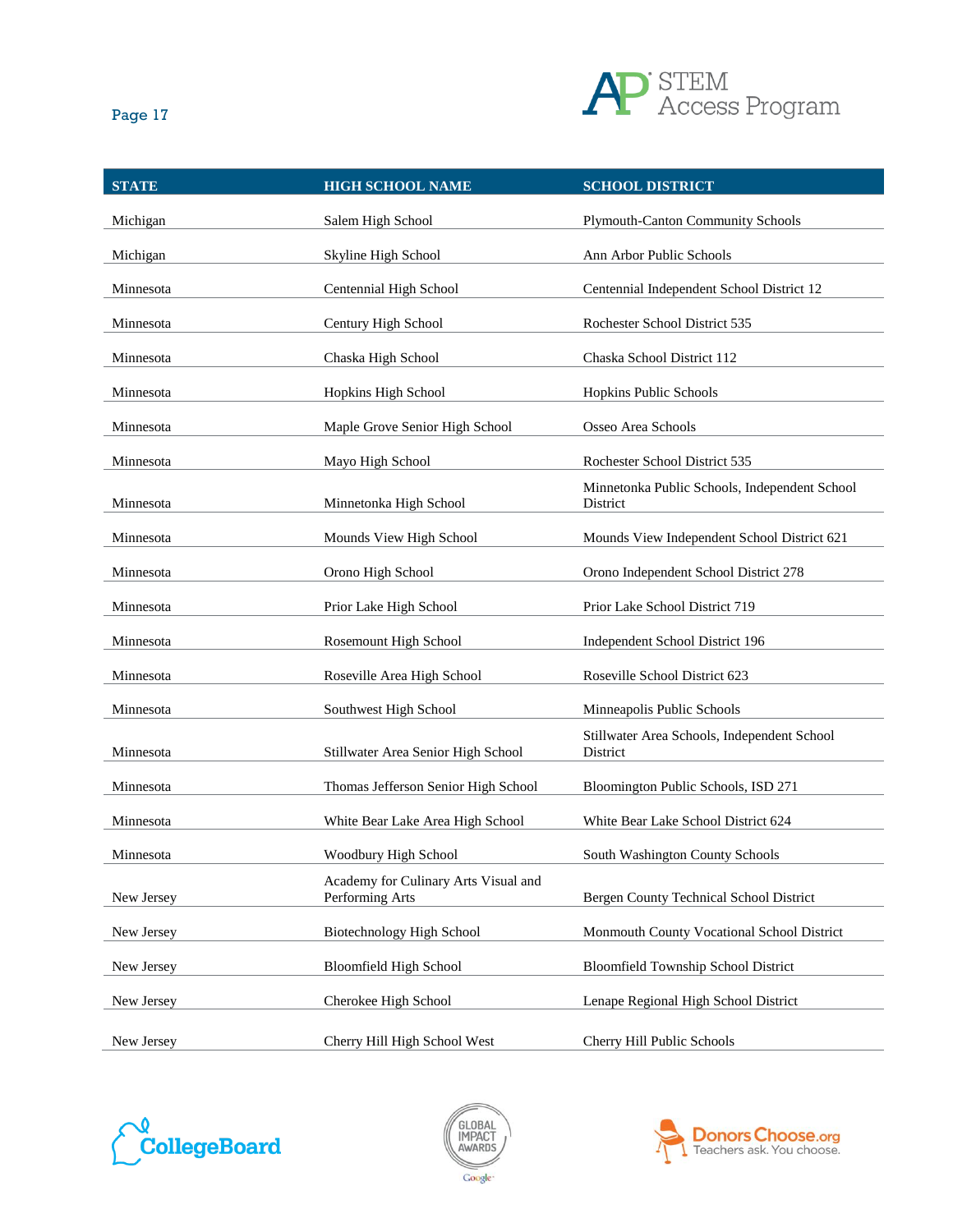

| <b>STATE</b> | <b>HIGH SCHOOL NAME</b>                                                  | <b>SCHOOL DISTRICT</b>                                |
|--------------|--------------------------------------------------------------------------|-------------------------------------------------------|
| New Jersey   | Communications High School of<br>Monmouth County                         | Monmouth County Vocational School District            |
| New Jersey   | Dumont High School                                                       | <b>Dumont School District</b>                         |
| New Jersey   | East Brunswick High School                                               | East Brunswick Public School District                 |
| New Jersey   | Eastern Regional High Schools                                            | Eastern Camden County Regional School District        |
| New Jersey   | Edison High School                                                       | Edison Township Public Schools                        |
| New Jersey   | Egg Harbor Township High School                                          | Egg Harbor Township School District                   |
| New Jersey   | Fort Lee High School                                                     | Fort Lee School District                              |
| New Jersey   | Franklin High School                                                     | Franklin Township Public Schools                      |
| New Jersey   | Freehold High School                                                     | Freehold Regional High School District                |
| New Jersey   | Freehold Township High School                                            | Freehold Regional High School District                |
| New Jersey   | High Technical High School                                               | Hudson County Schools of Technical School<br>District |
| New Jersey   | Highland Park High School                                                | <b>Highland Park School District</b>                  |
| New Jersey   | Howell High School                                                       | Freehold Regional High School District                |
| New Jersey   | John F Kennedy Memorial High School                                      | Woodbridge Township Schools                           |
| New Jersey   | Marine Academy of Science and<br>Technology                              | Monmouth County Vocational School District            |
| New Jersey   | Middlesex County Academy for Allied<br>Health and Biomedical Sciences    | Middlesex County Vocational Technical High<br>School  |
| New Jersey   | Middlesex County Academy for Science,<br>Math and Engineering Technology | Middlesex County Vocational Technical High<br>School  |
| New Jersey   | Monmouth County Academy of Allied<br>Health And Science                  | Monmouth County Vocational School District            |
| New Jersey   | Montclair High School                                                    | Montclair School District                             |
| New Jersey   | New Brunswick High School                                                | New Brunswick School District                         |
| New Jersey   | North Brunswick Township High School                                     | North Brunswick Township Public Schools               |
| New Jersey   | North Star Academy Charter School of<br>Newark                           | <b>Uncommon Schools</b>                               |
| New Jersey   | Old Bridge High School                                                   | Old Bridge Township School District                   |
| New Jersey   | Parsippany High School                                                   | Parsippany Troy Hills Township School District        |





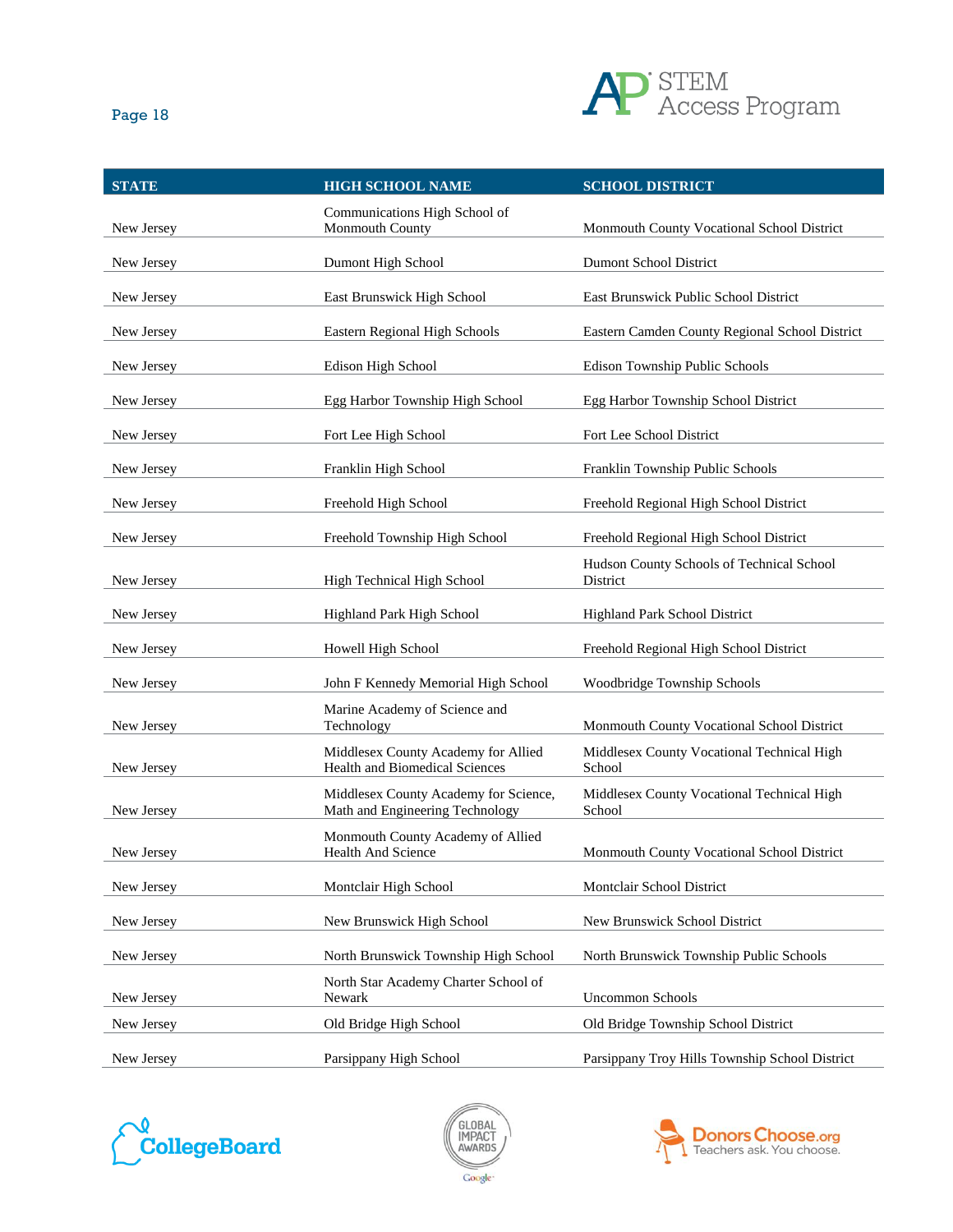

| × | ۰, |
|---|----|

| <b>STATE</b> | <b>HIGH SCHOOL NAME</b>                      | <b>SCHOOL DISTRICT</b>                                 |
|--------------|----------------------------------------------|--------------------------------------------------------|
| New Jersey   | Parsippany Hills High School                 | Parsippany Troy Hills Township School District         |
| New Jersey   | Passaic County Technical Institute           | Passaic County Vocational Technical School<br>District |
| New Jersey   | Pequannock Township High School              | Pequannock Township School District                    |
| New Jersey   | Perth Amboy High School                      | Perth Amboy School District                            |
| New Jersey   | Point Pleasant Borough High School           | Point Pleasant School District                         |
| New Jersey   | Rancocas Valley Regional High School         | Rancocas Valley Regional High School District          |
| New Jersey   | Science Park High School                     | Newark Public Schools                                  |
| New Jersey   | Somerville High School                       | Somerville Public School District                      |
| New Jersey   | Timber Creek Regional High School            | Black Horse Pike Regional School District              |
| New Jersey   | Toms River High School East                  | Toms River School District                             |
| New Jersey   | Washington Township High School              | Washington Township Public Schools                     |
| New Jersey   | West Orange High School                      | West Orange School District                            |
| New Mexico   | Las Cruces High School                       | Las Cruces Public Schools                              |
| New Mexico   | Manzano High School                          | Albuquerque Public Schools                             |
| New Mexico   | Mayfield High School                         | Las Cruces Public Schools                              |
| New Mexico   | Onate High School                            | Las Cruces Public Schools                              |
| New Mexico   | Rio Rancho High School                       | Rio Rancho Public Schools                              |
| New Mexico   | Sandia High School                           | Albuquerque Public Schools                             |
| New Mexico   | Volcano Vista High School                    | Albuquerque Public Schools                             |
| New York     | Baccalaureate School For Global<br>Education | New York City District 30                              |
| New York     | Bard High School Early College               | New York City District 1                               |
| New York     | Bard High School Early College II            | New York City District 24                              |
| New York     | Bay Shore High School                        | Bay Shore Union Free School District                   |
| New York     | Bayside High School                          | New York City District 26                              |
| New York     | Benjamin Banneker Academy                    | New York City District 13                              |





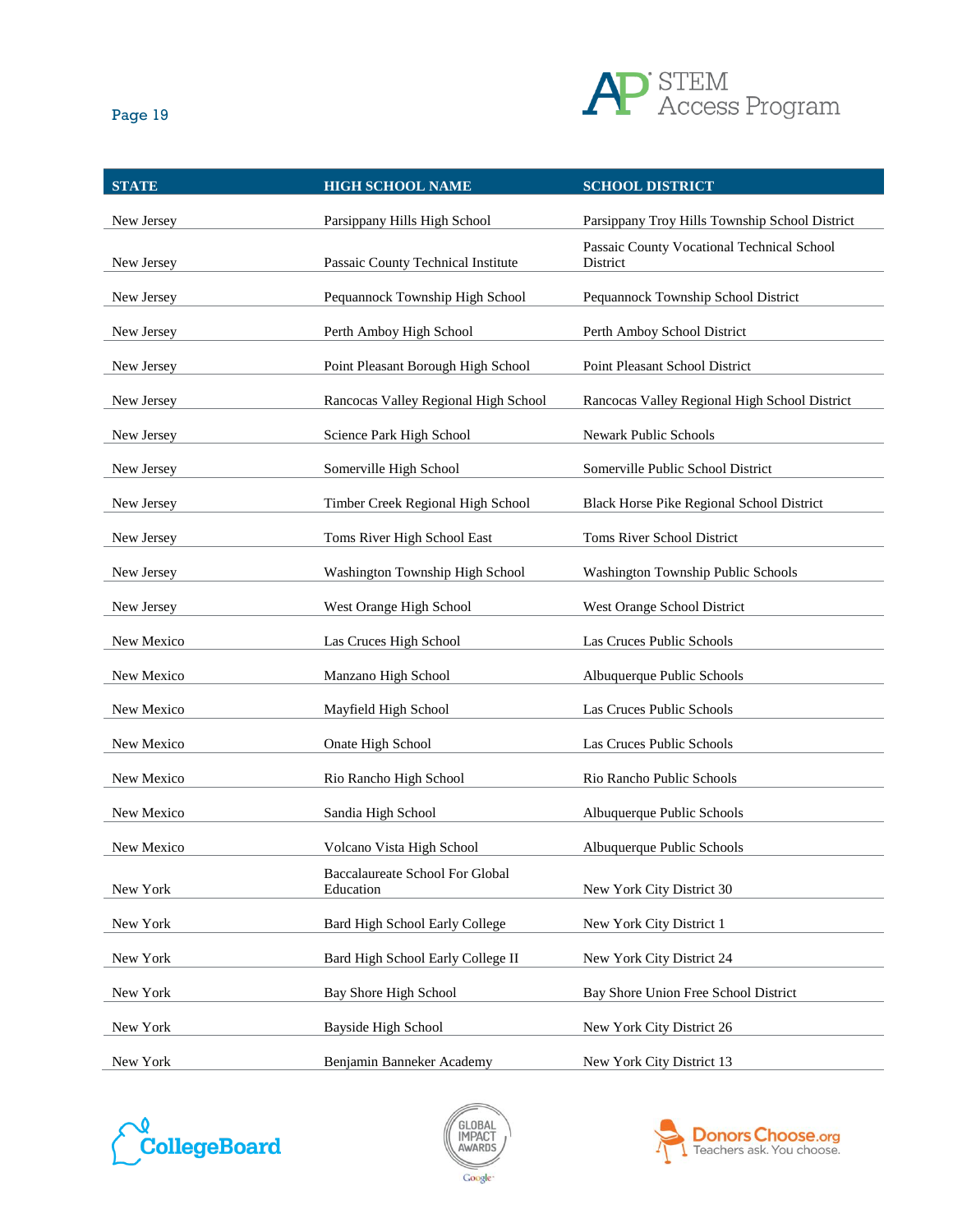

| <b>STATE</b> | <b>HIGH SCHOOL NAME</b>                                                     | <b>SCHOOL DISTRICT</b>                       |
|--------------|-----------------------------------------------------------------------------|----------------------------------------------|
| New York     | Benjamin Cardozo High School                                                | New York City District 26                    |
| New York     | Bethlehem Central High School                                               | Bethlehem Central School District            |
| New York     | Blind Brook High School                                                     | Blind Brook-Rye Union Free District          |
| New York     | Brighton High School                                                        | Brighton Central School District 1           |
| New York     | Brooklyn Latin School                                                       | New York City District 14                    |
| New York     | Carmel High School                                                          | Carmel Central School District               |
| New York     | Charles W Baker High School                                                 | Baldwinsville Central School District        |
| New York     | Clarence High School                                                        | <b>Clarence Central School District</b>      |
| New York     | DeWitt Clinton High School                                                  | New York City District 10                    |
| New York     | Edward R Murrow High School                                                 | New York City District 21                    |
| New York     | Eleanor Roosevelt High School                                               | New York City District 2                     |
| New York     | <b>Fairport High School</b>                                                 | <b>Fairport Central School District</b>      |
| New York     | Fayetteville-Manlius High School                                            | Fayetteville-Manlius Central School District |
| New York     | Forest Hills High School                                                    | New York City District 28                    |
| New York     | Fort Hamilton High School                                                   | New York City District 20                    |
| New York     | Franklin D Roosevelt High School                                            | New York City District 20                    |
| New York     | Harborfields High School                                                    | Harborfields Central School District         |
| New York     | High School for Environmental Studies                                       | New York City District 2                     |
| New York     | High School for Math Science and<br>Engineering at City College of New York | New York City District 5                     |
| New York     | High School of American Studies                                             | New York City District 10                    |
| New York     | Hilton Central High School                                                  | Hilton Central School District               |
| New York     | Honeoye Falls-Lima High School                                              | Honeoye Falls Lima School District           |
| New York     | Mamaroneck High School                                                      | Mamaroneck Union Free School District        |
| New York     | Manhattan Center for Science and Math                                       | New York City District 4                     |
| New York     | Medgar Evers College Preparatory High<br>School                             | New York City District 17                    |
|              |                                                                             |                                              |





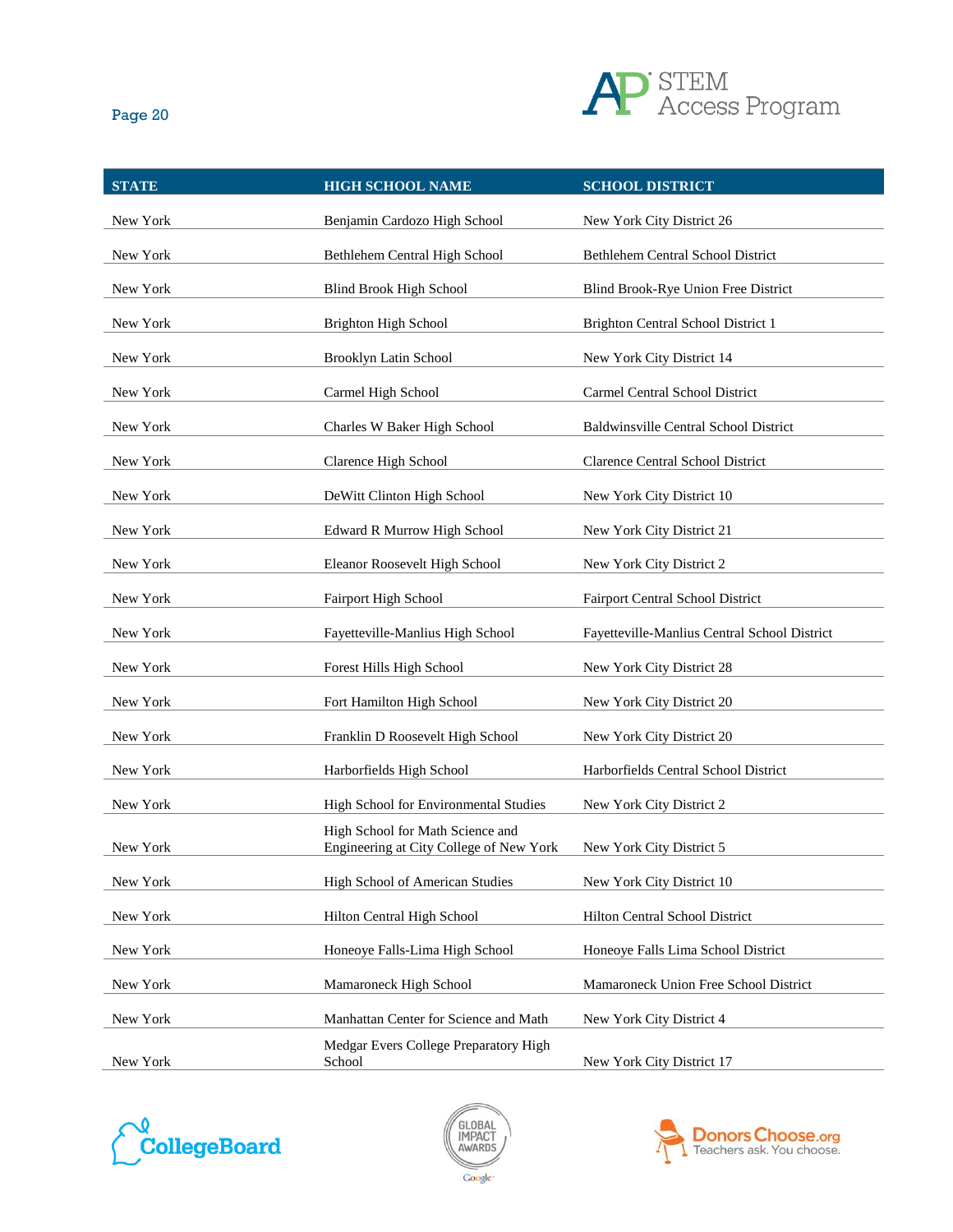

| ×<br>۰. |  |
|---------|--|
|---------|--|

| <b>STATE</b>   | <b>HIGH SCHOOL NAME</b>                                             | <b>SCHOOL DISTRICT</b>                  |
|----------------|---------------------------------------------------------------------|-----------------------------------------|
| New York       | Midwood High School at Brooklyn<br>College                          | New York City District 22               |
| New York       | Monroe Woodbury High School                                         | Monroe Woodbury Central School District |
| New York       | New Hartford Senior High School                                     | New Hartford Central School District    |
| New York       | New Utrecht High School                                             | New York City District 20               |
| New York       | New York City Laboratory School for<br><b>Collaborative Studies</b> | New York City District 2                |
| New York       | Newburgh Free Academy                                               | Newburgh City School District           |
| New York       | Niskayuna High School                                               | Niskayuna Central School District       |
| New York       | Orchard Park High School                                            | Orchard Park Central School District    |
| New York       | <b>Ossining High School</b>                                         | Ossining Union Free School District     |
| New York       | Penfield High School                                                | Penfield Central School District        |
| New York       | Queens High School For the Sciences at<br><b>York College</b>       | New York City District 28               |
| New York       | Roy C Ketcham Senior High School                                    | Wappingers Central School District      |
| New York       | Saratoga Springs High School                                        | Saratoga Springs City School District   |
| New York       | Sayville High School                                                | Sayville Union Free School District 4   |
| New York       | Shenendehowa High School                                            | Shenendehowa Central School District    |
| New York       | Staten Island Technical High School                                 | New York City District 31               |
| New York       | Tottenville High School                                             | New York City District 31               |
| New York       | Townsend Harris High School at Queens<br>College                    | New York City District 25               |
| New York       | Vestal Senior High School                                           | Vestal Central School District          |
| New York       | Yonkers Middle High School                                          | Yonkers Public Schools                  |
| North Carolina | A C Reynolds High School                                            | <b>Buncombe County Schools</b>          |
| North Carolina | Apex High School                                                    | Wake County Public School System        |
| North Carolina | Athens Drive Senior High School                                     | Wake County Public School System        |
| North Carolina | Carrboro High School                                                | Chapel Hill-Carrboro City Schools       |





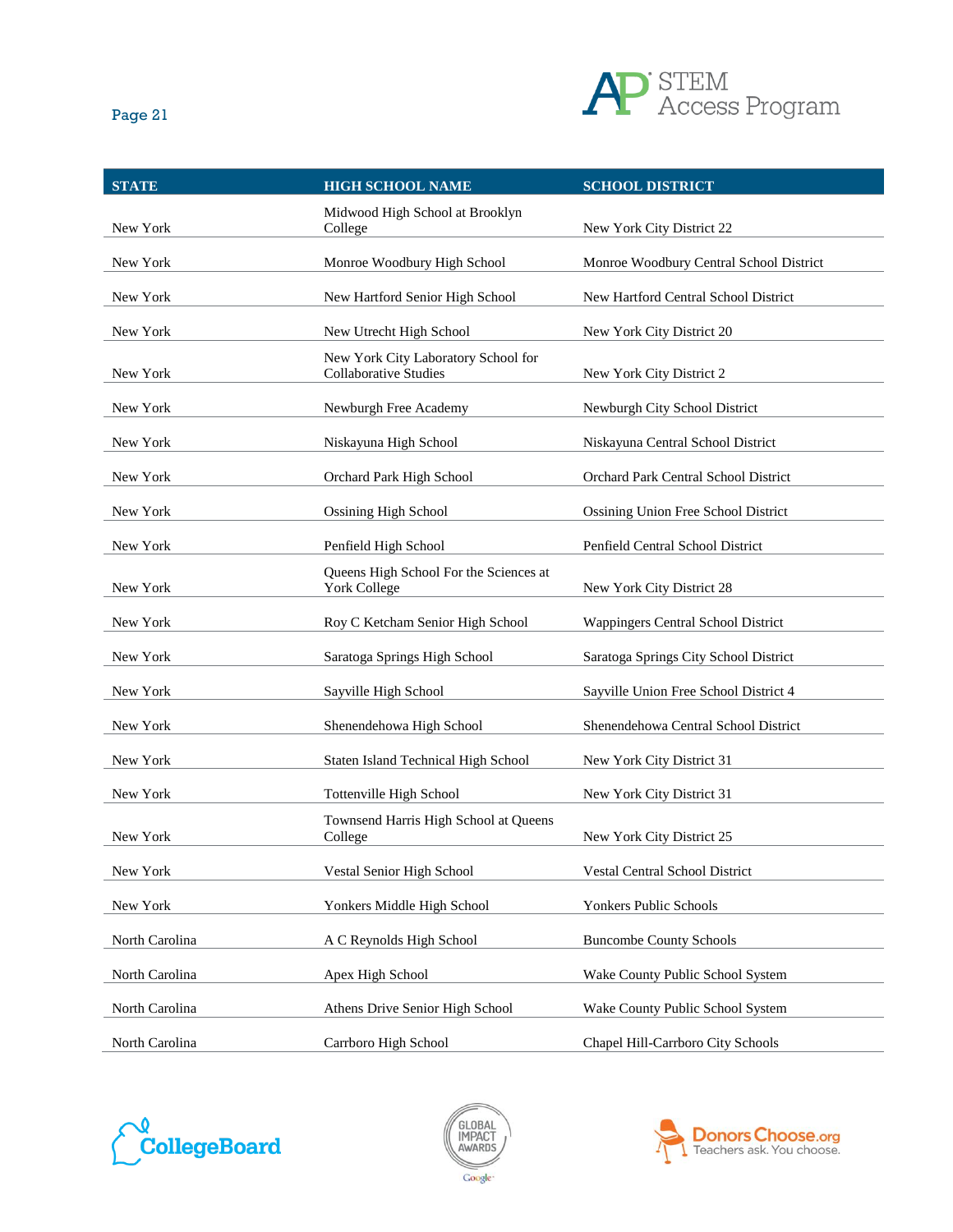

| <b>STATE</b>   | <b>HIGH SCHOOL NAME</b>             | <b>SCHOOL DISTRICT</b>             |
|----------------|-------------------------------------|------------------------------------|
| North Carolina | Cary High School                    | Wake County Public School System   |
| North Carolina | Chapel Hill High School             | Chapel Hill-Carrboro City Schools  |
| North Carolina | Charles E Jordan Senior High School | Durham Public Schools              |
| North Carolina | Cleveland High School               | Johnston County Schools            |
| North Carolina | David W Butler High School          | Charlotte-Mecklenburg Schools      |
| North Carolina | Durham School of the Arts           | Durham Public Schools              |
| North Carolina | E A Laney High School               | New Hanover County Schools         |
| North Carolina | East Chapel Hill High School        | Chapel Hill-Carrboro City Schools  |
| North Carolina | East Mecklenburg High School        | Charlotte-Mecklenburg Schools      |
| North Carolina | Enloe High School                   | Wake County Public School System   |
| North Carolina | Grimsley High School                | <b>Guilford County Schools</b>     |
| North Carolina | Hickory Ridge High School           | <b>Cabarrus County Schools</b>     |
| North Carolina | Holly Springs High School           | Wake County Public School System   |
| North Carolina | Jay M Robinson High School          | <b>Cabarrus County Schools</b>     |
| North Carolina | John T Hoggard High School          | New Hanover County Schools         |
| North Carolina | Lake Norman High School             | Iredell-Statesville Schools        |
| North Carolina | Mallard Creek High School           | Charlotte-Mecklenburg Schools      |
| North Carolina | Marvin Ridge High School            | <b>Union County Public Schools</b> |
| North Carolina | Millbrook High School               | Wake County Public School System   |
| North Carolina | Mooresville Senior High School      | Mooresville Graded School District |
| North Carolina | Myers Park High School              | Charlotte-Mecklenburg Schools      |
| North Carolina | Needham B Broughton High School     | Wake County Public School System   |
| North Carolina | New Hanover High School             | New Hanover County Schools         |
| North Carolina | Northern Guilford High School       | <b>Guilford County Schools</b>     |
| North Carolina | Northwest Guilford High School      | <b>Guilford County Schools</b>     |





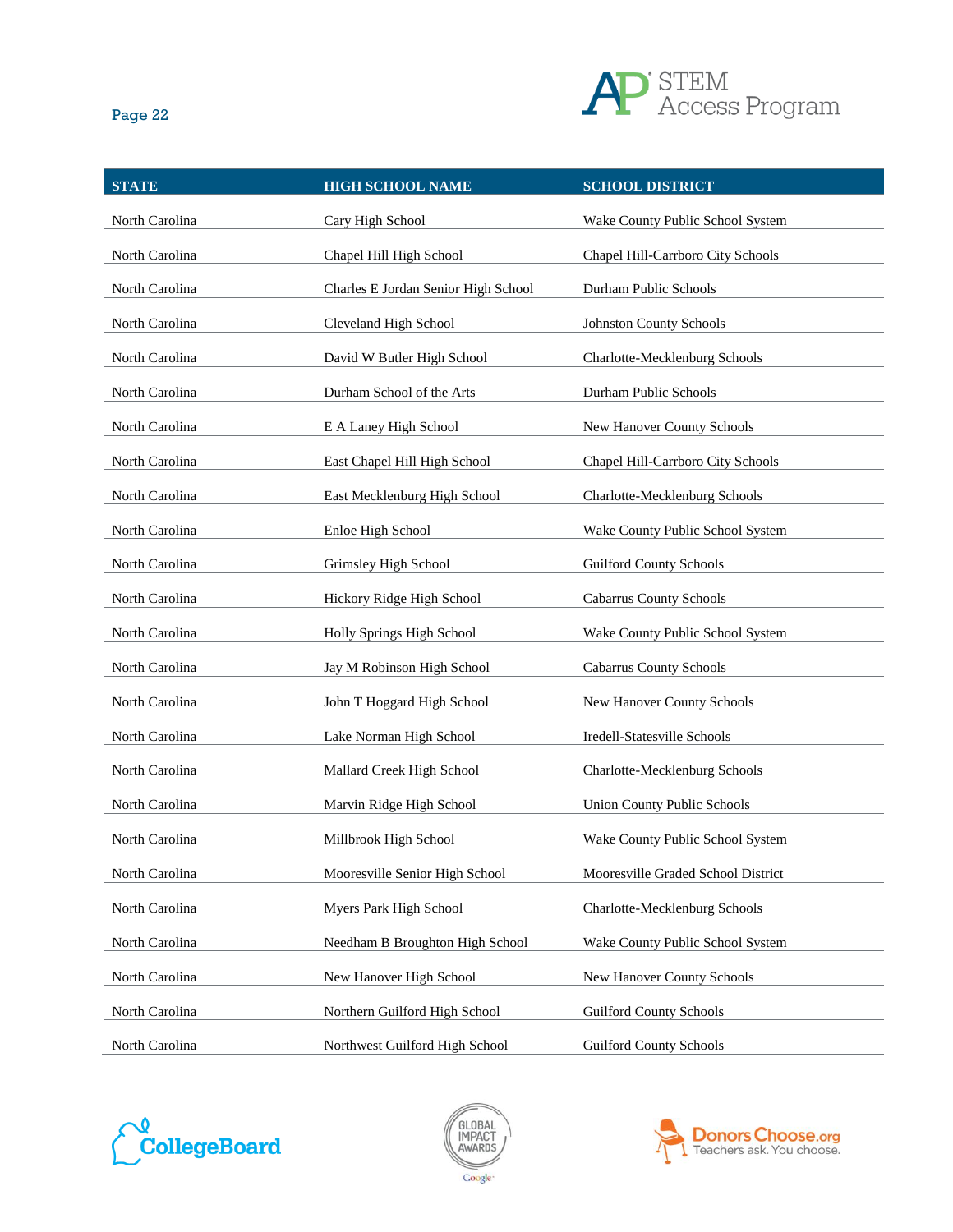

| <b>STATE</b>   | <b>HIGH SCHOOL NAME</b>                      | <b>SCHOOL DISTRICT</b>                            |
|----------------|----------------------------------------------|---------------------------------------------------|
| North Carolina | Parkland High School                         | Winston-Salem Forsyth County Schools              |
| North Carolina | Pinecrest High School                        | Moore County Schools                              |
| North Carolina | Providence High School                       | Charlotte-Mecklenburg Schools                     |
| North Carolina | R J Reynolds High School                     | Winston-Salem Forsyth County Schools              |
| North Carolina | Ragsdale High School                         | <b>Guilford County Schools</b>                    |
| North Carolina | Ronald Wilson Reagan High School             | Winston-Salem Forsyth County Schools              |
| North Carolina | Sanderson High School                        | Wake County Public School System                  |
| North Carolina | South Iredell High School                    | Iredell-Statesville Schools                       |
| North Carolina | T C Roberson High School                     | <b>Buncombe County Schools</b>                    |
| North Carolina | The Early College at Guilford                | <b>Guilford County Schools</b>                    |
| North Carolina | Walter Hines Page High School                | <b>Guilford County Schools</b>                    |
| North Carolina | Watauga High School                          | Watauga County Schools                            |
| North Carolina | Weddington High School                       | <b>Union County Public Schools</b>                |
| North Carolina | West Forsyth High School                     | Winston-Salem Forsyth County Schools              |
| North Carolina | William Amos Hough High School               | Charlotte-Mecklenburg Schools                     |
| Ohio           | Bexley High School                           | <b>Bexley City School District</b>                |
| Ohio           | Brecksville-Broadview Heights High<br>School | Brecksville Broadview Heights Central School Dist |
| Ohio           | Chardon High School                          | Chardon Local School District                     |
| Ohio           | Hilliard Bradley High School                 | Hilliard City School District                     |
| Ohio           | Hilliard Darby High School                   | Hilliard City School District                     |
| Ohio           | Hilliard Davidson High School                | Hilliard City School District                     |
| Ohio           | Indian Hill High School                      | Indian Hill Exempted Village School District      |
| Ohio           | Kenston High School                          | Kenston Local School District                     |
| Ohio           | Medina Senior High School                    | Medina City School District                       |
| Ohio           | Mentor High School                           | Mentor Exempt Village School District             |





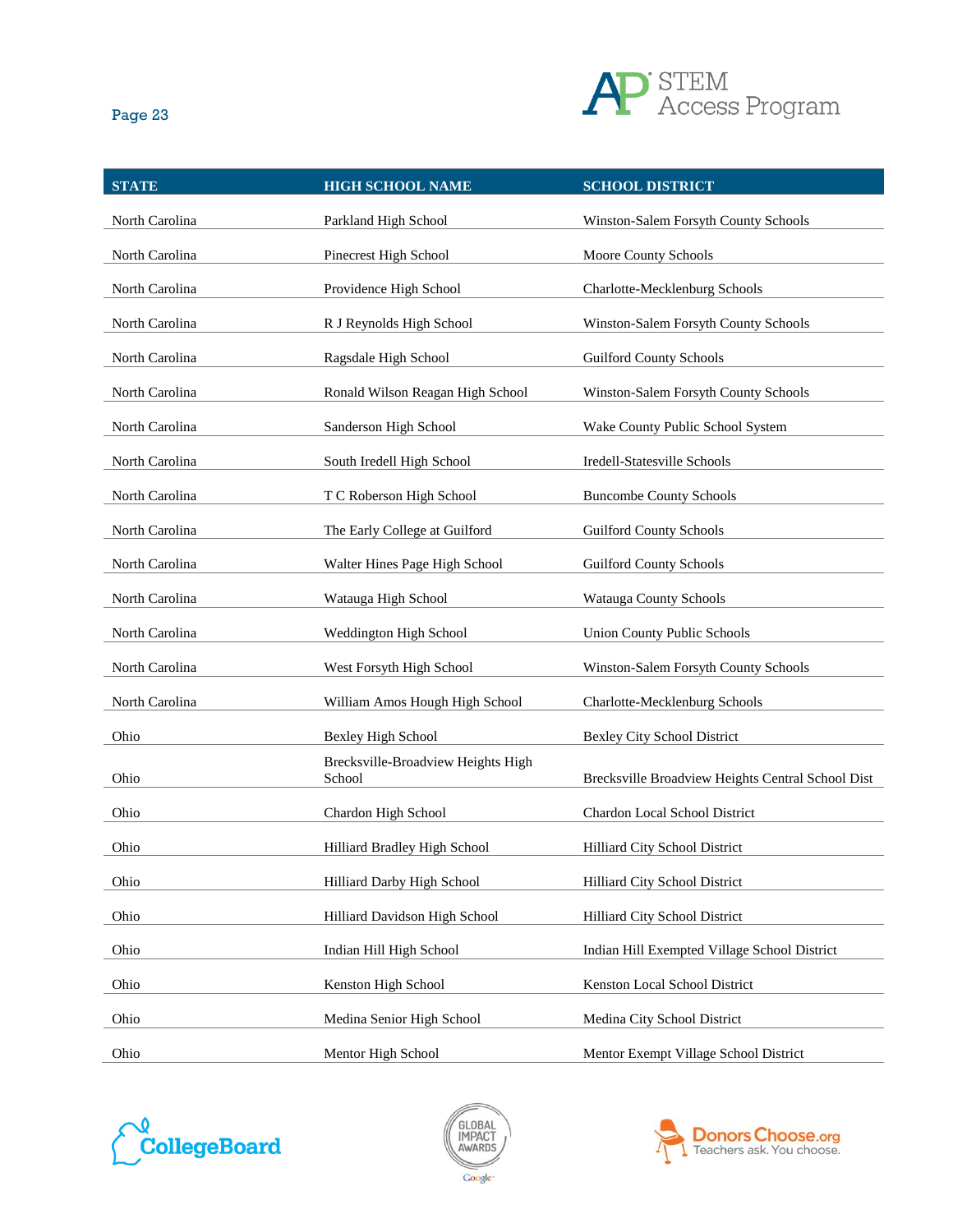

|--|--|

| <b>STATE</b> | <b>HIGH SCHOOL NAME</b>              | <b>SCHOOL DISTRICT</b>                    |
|--------------|--------------------------------------|-------------------------------------------|
| Ohio         | Revere High School                   | Revere Local School District              |
| Ohio         | Sycamore High School                 | <b>Sycamore Community School District</b> |
| Ohio         | Thomas Worthington High School       | <b>Worthington Shools</b>                 |
| Ohio         | Twinsburg High School                | Twinsburg City School District            |
| Ohio         | Upper Arlington High School          | Upper Arlington City School District      |
| Ohio         | Westerville South High School        | Westerville City School District          |
| Ohio         | Worthington Kilbourne High School    | <b>Worthington Shools</b>                 |
| Ohio         | Wyoming High School                  | Wyoming City School District              |
| Pennsylvania | Avon Grove High School               | Avon Grove School District                |
| Pennsylvania | <b>B</b> Reed Henderson High School  | West Chester Area District                |
| Pennsylvania | Central Dauphin High School          | Central Dauphin School District           |
| Pennsylvania | Cheltenham High School               | Cheltenham Township School District       |
| Pennsylvania | Council Rock High School South       | Council Rock School District              |
| Pennsylvania | Cumberland Valley High School        | Cumberland Valley School District         |
| Pennsylvania | Dallastown Area High School          | Dallastown Area School District           |
| Pennsylvania | Elizabethtown Area High School       | Elizabethtown Area School District        |
| Pennsylvania | Ephrata Senior High School           | Ephrata Area School District              |
| Pennsylvania | Great Valley High School             | Great Valley School District              |
| Pennsylvania | Hampton High School                  | Hampton Township School District          |
| Pennsylvania | Harriton High School of Lower Merion | Lower Merion School District              |
| Pennsylvania | Hatboro-Horsham High School          | Hatboro-Horsham School District           |
| Pennsylvania | Haverford High School                | Haverford Township School District        |
| Pennsylvania | Hempfield Area Senior High School    | Hempfield Area School District            |
|              | J R Masterman Laboratory and         |                                           |
| Pennsylvania | <b>Demonstration School</b>          | School District of Philadelphia           |
| Pennsylvania | Kennett High School                  | Kennett Consolidated School District      |





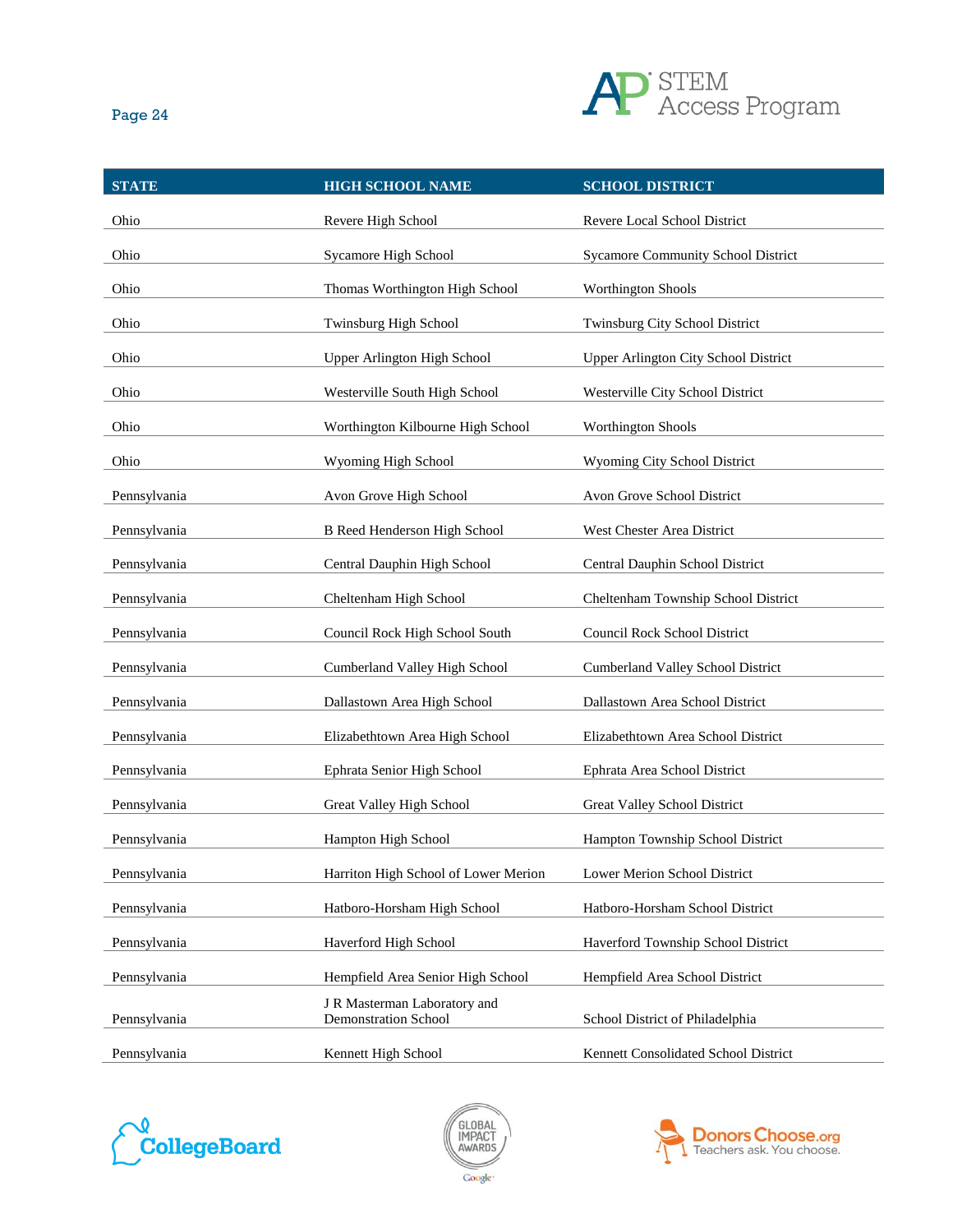

| <b>STATE</b> | <b>HIGH SCHOOL NAME</b>                    | <b>SCHOOL DISTRICT</b>                  |
|--------------|--------------------------------------------|-----------------------------------------|
| Pennsylvania | Liberty High School                        | Bethlehem Area School District          |
| Pennsylvania | Lower Moreland High School                 | Lower Moreland Township School District |
| Pennsylvania | Methacton High School                      | Methacton School District               |
| Pennsylvania | Moon Area High School                      | Moon Area School District               |
| Pennsylvania | Mount Lebanon High School                  | Mt Lebanon School District              |
| Pennsylvania | North Penn High School                     | North Penn School District              |
| Pennsylvania | Norwin High School                         | Norwin School District                  |
| Pennsylvania | Owen J Roberts High School                 | Owen J Roberts School District          |
| Pennsylvania | Penncrest High School                      | Rose Tree Media School District         |
| Pennsylvania | Peters Township High School                | Peters Township School District         |
| Pennsylvania | Phoenixville Area High School              | Phoenixville Area School District       |
| Pennsylvania | Pine-Richland High School                  | Pine Richland School District           |
| Pennsylvania | Plum Senior High School                    | Plum Borough School District            |
| Pennsylvania | Plymouth-Whitemarsh High School            | <b>Colonial School District</b>         |
| Pennsylvania | Quaker Valley High School                  | Quaker Valley School District           |
| Pennsylvania | Quakertown Community Senior High<br>School | Quakertown Community School District    |
| Pennsylvania | Souderton Area High School                 | Souderton Area School District          |
| Pennsylvania | South Fayette High School                  | South Fayette Township School District  |
| Pennsylvania | Southern Lehigh High School                | Southern Lehigh School District         |
| Pennsylvania | Springfield High School                    | Springfield School District             |
| Pennsylvania | Springfield Township High School           | Springfield Township School District    |
| Pennsylvania | Spring-Ford High School                    | Spring-Ford Area School District        |
| Pennsylvania | State College Area High School             | State College Area School District      |
| Pennsylvania | Strath Haven High School                   | Wallingford-Swarthmore School District  |
| Pennsylvania | Taylor Allderdice High School              | Pittsburgh Public Schools               |





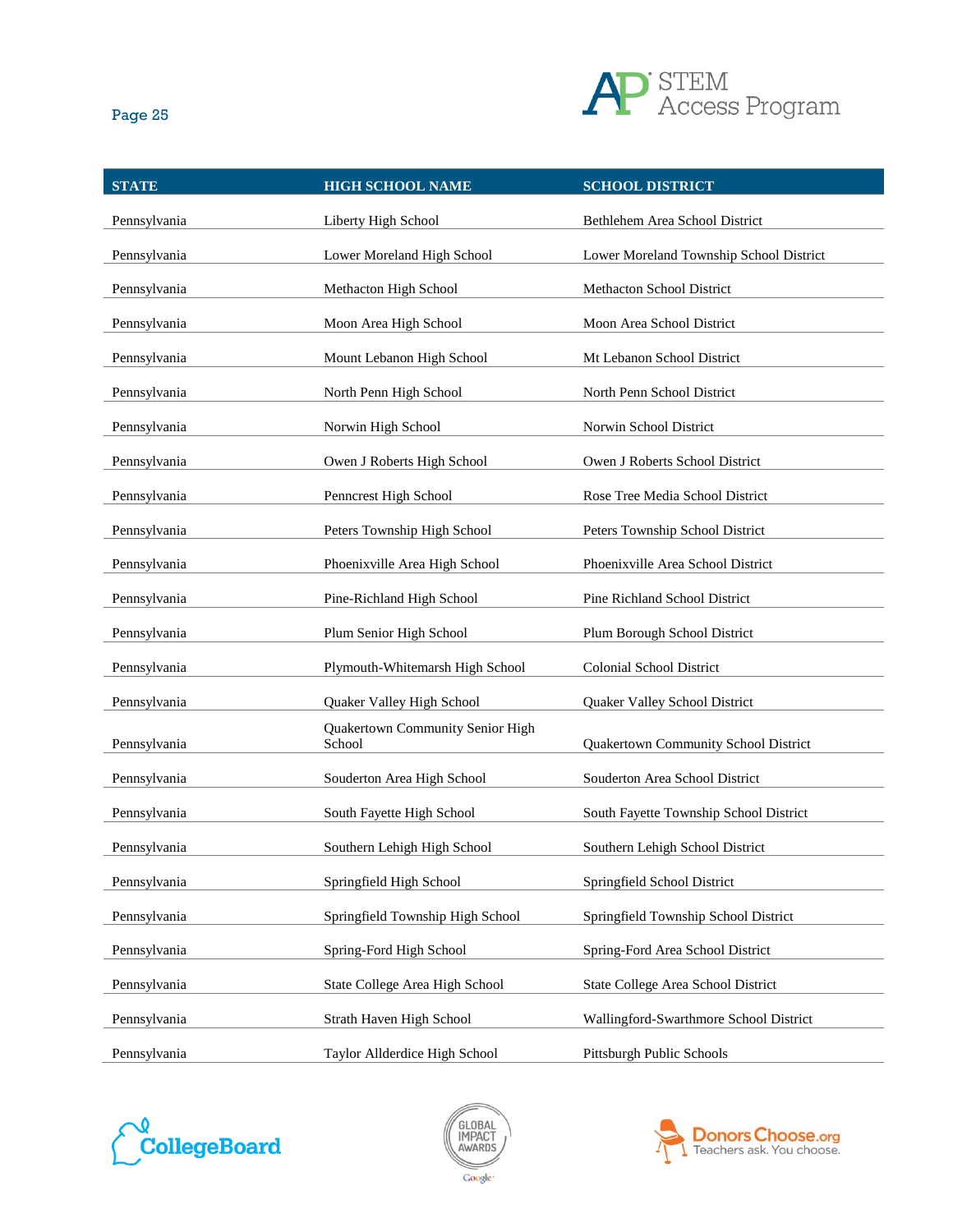

| <b>STATE</b> | <b>HIGH SCHOOL NAME</b>                | <b>SCHOOL DISTRICT</b>                      |
|--------------|----------------------------------------|---------------------------------------------|
| Pennsylvania | Unionville High School                 | Unionville Chadds Ford School District      |
| Pennsylvania | <b>Upper Darby High School</b>         | <b>Upper Darby School District</b>          |
| Pennsylvania | Warwick High School                    | Warwick School District                     |
| Pennsylvania | West Chester Bayard Rustin High School | West Chester Area District                  |
| Pennsylvania | West Chester East High School          | West Chester Area District                  |
| Pennsylvania | Wissahickon High School                | Wissahickon School District                 |
| Pennsylvania | York Suburban Senior High School       | York Suburban School District               |
| Texas        | A And M Consolidated High School       | College Station Independent School District |
| Texas        | Aldine Senior High School              | Aldine Independent School District          |
| Texas        | Allen High School                      | Allen Independent School District           |
| Texas        | Amarillo High School                   | Amarillo Independent School District        |
| Texas        | Arlington Heights High School          | Fort Worth Independent School District      |
| Texas        | Arlington High School                  | Arlington Independent School District       |
| Texas        | Atascocita High School                 | Humble Independent School District          |
| Texas        | Becky Lowery Freshman Center           | Allen Independent School District           |
| Texas        | Bel Air High School                    | Ysleta Independent School District          |
| Texas        | Birdville High School                  | Birdville Independent School District       |
| Texas        | Byron Nelson High School               | Northwest Independent School District       |
| Texas        | Byron P Steele II High School          | Schertz-Cibolo School District              |
| Texas        | Canyon High School                     | Comal Independent School District           |
| Texas        | Carnegie Vanguard High School          | Houston Independent School District         |
| Texas        | CC Winn High School                    | Eagle Pass Independent School District      |
| Texas        | Cedar Park High School                 | Leander Independent School District         |
| Texas        | Cedar Ridge High School                | Round Rock Independent School District      |
| Texas        | Challenge Early College High School    | Houston Independent School District         |





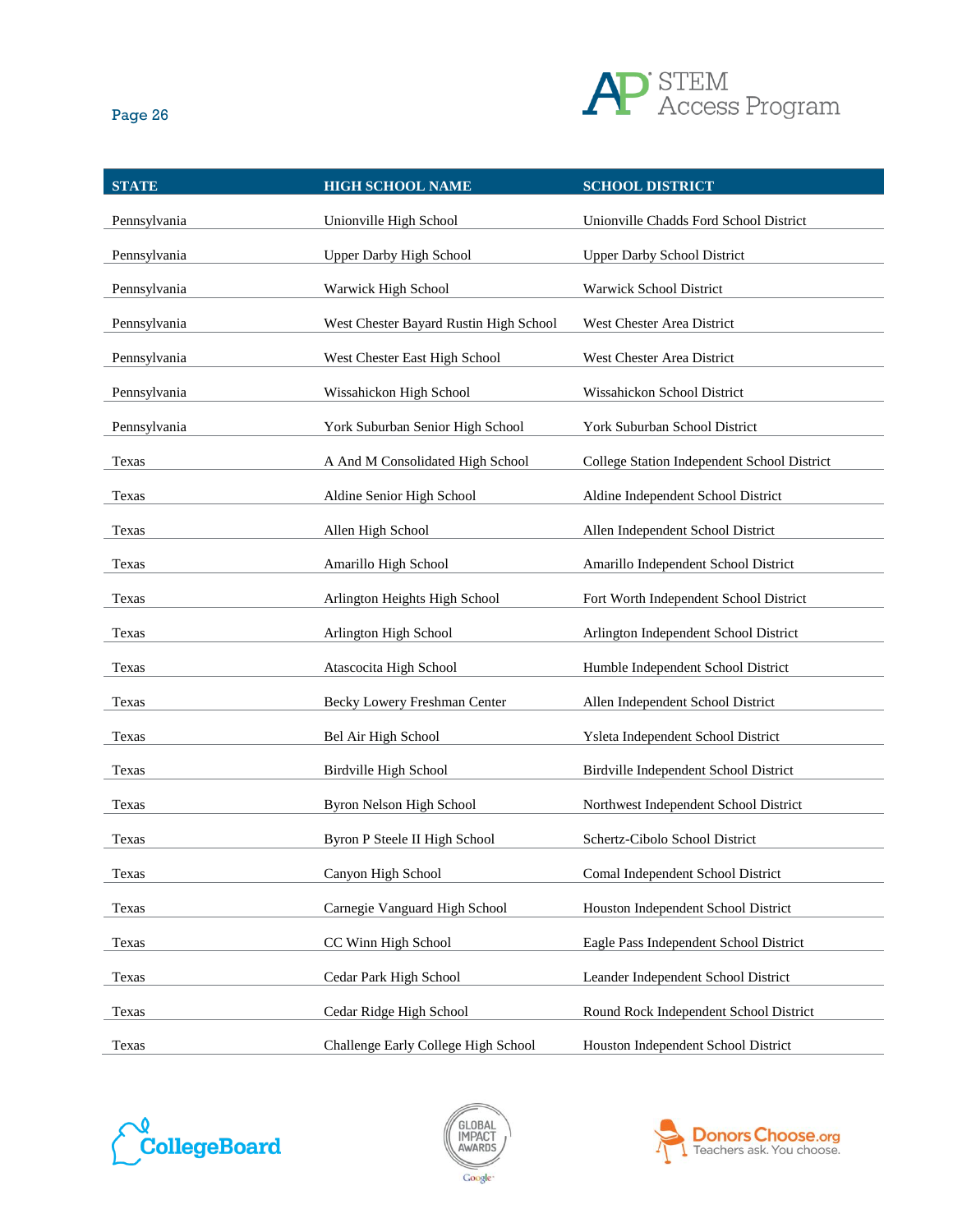

| <b>STATE</b> | <b>HIGH SCHOOL NAME</b>                  | <b>SCHOOL DISTRICT</b>                                   |
|--------------|------------------------------------------|----------------------------------------------------------|
| Texas        | Clark High School                        | Plano Independent School District                        |
| Texas        | Clear Falls High School                  | Clear Creek Independent School District                  |
| Texas        | Clear Horizons Early College High School | Clear Creek Independent School District                  |
| Texas        | Colony High School                       | Lewisville Independent School District                   |
| Texas        | <b>Communication Arts High School</b>    | Northside Independent School District                    |
| Texas        | Coronado High School                     | El Paso Independent School District                      |
| Texas        | Creekview High School                    | Carrollton-Farmers Branch Independent School<br>District |
| Texas        | <b>Cypress Falls High School</b>         | Cypress Fairbanks Independent School District            |
| Texas        | Cypress Ranch High School                | Cypress Fairbanks Independent School District            |
| Texas        | Cypress Ridge High School                | Cypress Fairbanks Independent School District            |
| Texas        | Del Valle High School                    | Ysleta Independent School District                       |
| Texas        | Douglas MacArthur High School            | North East Independent School District                   |
| Texas        | Dr John D Horn High School               | Mesquite Independent School District                     |
| Texas        | Eagle Pass High School                   | Eagle Pass Independent School District                   |
| Texas        | Earl Warren High School                  | Northside Independent School District                    |
| Texas        | East Early College High School           | Houston Independent School District                      |
| Texas        | Eastwood High School                     | Ysleta Independent School District                       |
| Texas        | Eisenhower High School                   | Aldine Independent School District                       |
| Texas        | El Dorado High School                    | Socorro Independent School District                      |
| Texas        | El Paso High School                      | El Paso Independent School District                      |
| Texas        | Flour Bluff High School                  | Flour Bluff independent School District                  |
| Texas        | Fossil Ridge High School                 | Keller Independent School District                       |
| Texas        | Franklin High School                     | El Paso Independent School District                      |
| Texas        | Frenship High School                     | Frenship Independent School District                     |
| Texas        | Friendswood High School                  | Friendswood Independent School District                  |





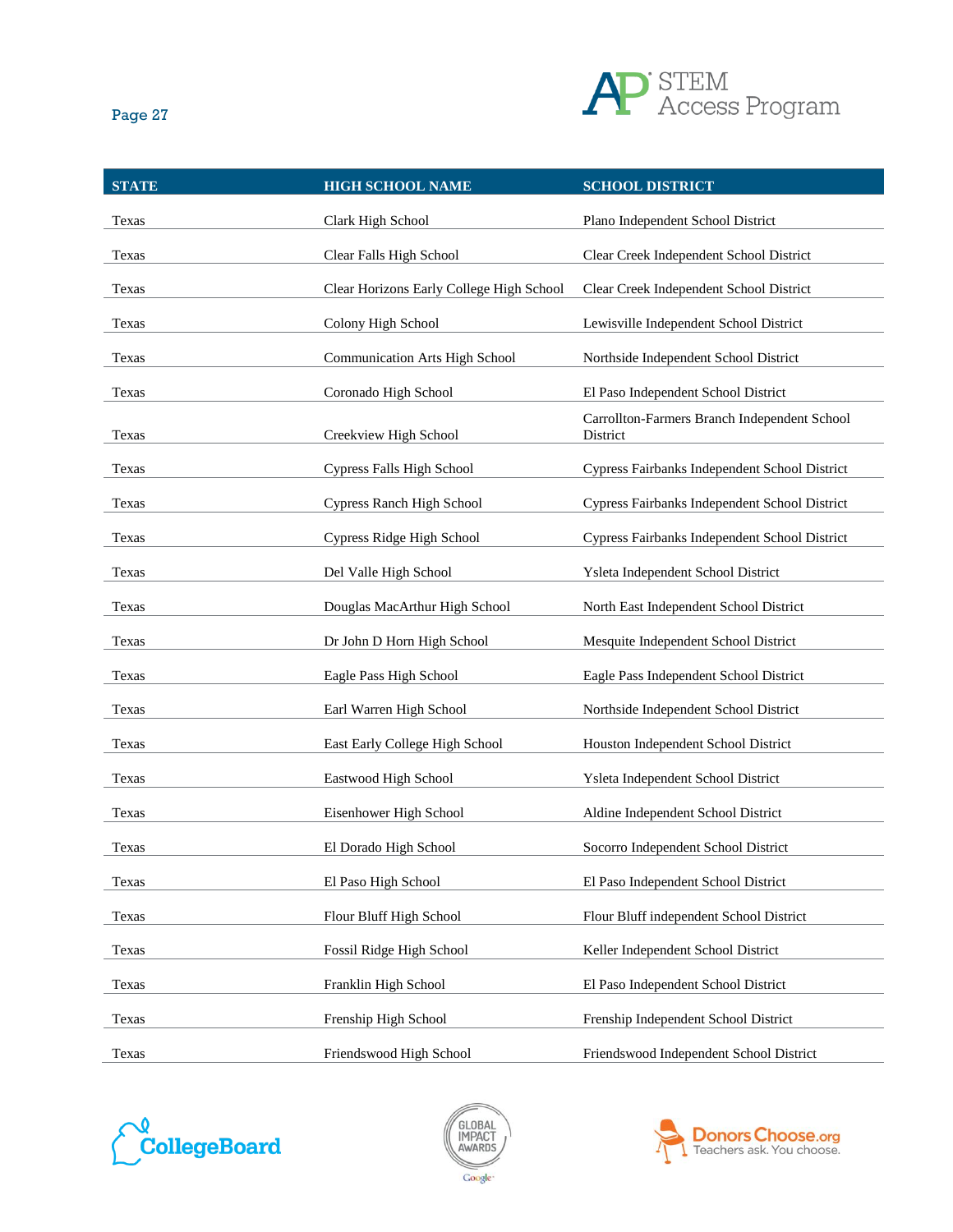

| <b>STATE</b> | <b>HIGH SCHOOL NAME</b>                                                                                           | <b>SCHOOL DISTRICT</b>                                |
|--------------|-------------------------------------------------------------------------------------------------------------------|-------------------------------------------------------|
| Texas        | Garland High School                                                                                               | Garland Independent School District                   |
| Texas        | George Ranch High School                                                                                          | Lamar Consolidated Independent School District        |
| Texas        | Grapevine Senior High School                                                                                      | Grapevine-Colleyville Independent School District     |
| Texas        | Harker Heights High School                                                                                        | Killeen Independent School District                   |
| Texas        | Harlandale High School                                                                                            | Harlandale Independent School District                |
| Texas        | Harlingen High School South                                                                                       | Harlingen Consolidated Independent School<br>District |
| Texas        | Hebron High School                                                                                                | Lewisville Independent School District                |
| Texas        | High School for the Performing and<br>Visual Arts                                                                 | Houston Independent School District                   |
| Texas        | Highlands High School                                                                                             | San Antonio Independent School District               |
| Texas        | Homer Hanna High School                                                                                           | Brownsville Independent School District               |
| Texas        | International School of the Americas                                                                              | North East Independent School District                |
| Texas        | J B Alexander High School                                                                                         | United Independent School District                    |
| Texas        | J Frank Dobie High School                                                                                         | Pasadena Independent School District                  |
| Texas        | Jack C Hays High School                                                                                           | Hays Consolidated Independent School District         |
| Texas        | Jack E Singley Academy                                                                                            | Irving Independent School District                    |
| Texas        | James Bowie High School                                                                                           | Arlington Independent School District                 |
| Texas        | James Bowie High School                                                                                           | Austin Independent School District                    |
| Texas        | Jersey Village High School                                                                                        | Cypress Fairbanks Independent School District         |
| Texas        | John H Reagan Senior High School                                                                                  | Houston Independent School District                   |
| Texas        | John Marshall High School                                                                                         | Northside Independent School District                 |
|              | Judge Barefoot Sanders School of<br>Government, Law, and Law Enforcement<br>at the Yvonne A Ewell Townview Magnet |                                                       |
| Texas        | Center                                                                                                            | Dallas Independent School District                    |
| Texas        | Judson High School: Red Campus                                                                                    | Judson independent School District                    |
| Texas        | Killeen High School                                                                                               | Killeen Independent School District                   |
| Texas        | Klein Collins High School                                                                                         | Klein Independent School District                     |





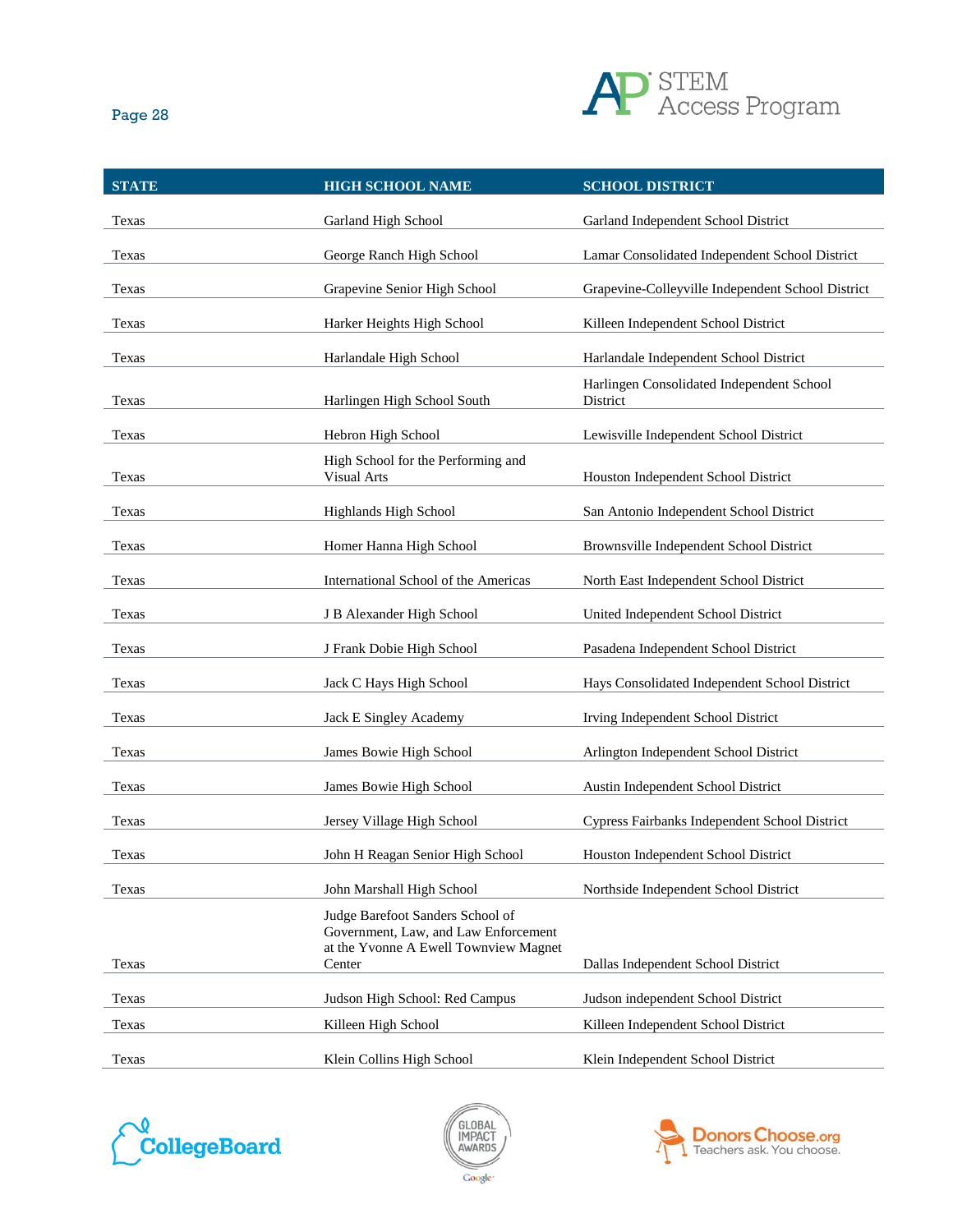

| <b>STATE</b> | <b>HIGH SCHOOL NAME</b>                                                 | <b>SCHOOL DISTRICT</b>                           |
|--------------|-------------------------------------------------------------------------|--------------------------------------------------|
| Texas        | Klein Oak High School                                                   | Klein Independent School District                |
| Texas        | L C Anderson High School                                                | Austin Independent School District               |
| Texas        | Lawrence D Bell High School                                             | Hurst-Euless-Bedford Independent School District |
| Texas        | Lehman High School                                                      | Hays Consolidated Independent School District    |
| Texas        | Lloyd V Berkner High School                                             | Richardson Independent School District           |
| Texas        | Lone Star High School                                                   | Frisco Independent School District               |
| Texas        | Los Fresnos High School                                                 | Los Fresnos Cons Independent School District     |
| Texas        | Lubbock High School                                                     | Lubbock Independent School District              |
| Texas        | Luther Burbank High School                                              | San Antonio Independent School District          |
| Texas        | MacArthur High School                                                   | Irving Independent School District               |
| Texas        | MacArthur Senior High School                                            | Aldine Independent School District               |
| Texas        | Mansfield Timberview High School                                        | Mansfield Independent School District            |
| Texas        | Mary Carroll High School                                                | Corpus Christi Independent School District       |
| Texas        | Maxine L Silva Magnet High School for<br><b>Health Care Professions</b> | El Paso Independent School District              |
| Texas        | McAllen High School                                                     | McAllen Independent School District              |
| Texas        | McAllen Memorial High School                                            | McAllen Independent School District              |
| Texas        | McCallum High School                                                    | Austin Independent School District               |
| Texas        | McCollum High School                                                    | Harlandale Independent School District           |
| Texas        | McNeil High School                                                      | Round Rock Independent School District           |
| Texas        | Mesquite High School                                                    | Mesquite Independent School District             |
| Texas        | Michael E Debakey High School of the<br><b>Health Professions</b>       | Houston Independent School District              |
| Texas        | Mirabeau B Lamar Senior High School                                     | Houston Independent School District              |
| Texas        | Mission Early College High School                                       | Socorro Independent School District              |
| Texas        | Montgomery High School                                                  | Montgomery Independent School District           |
| Texas        | New Braunfels Senior High School                                        | New Braunfels Independent School District        |





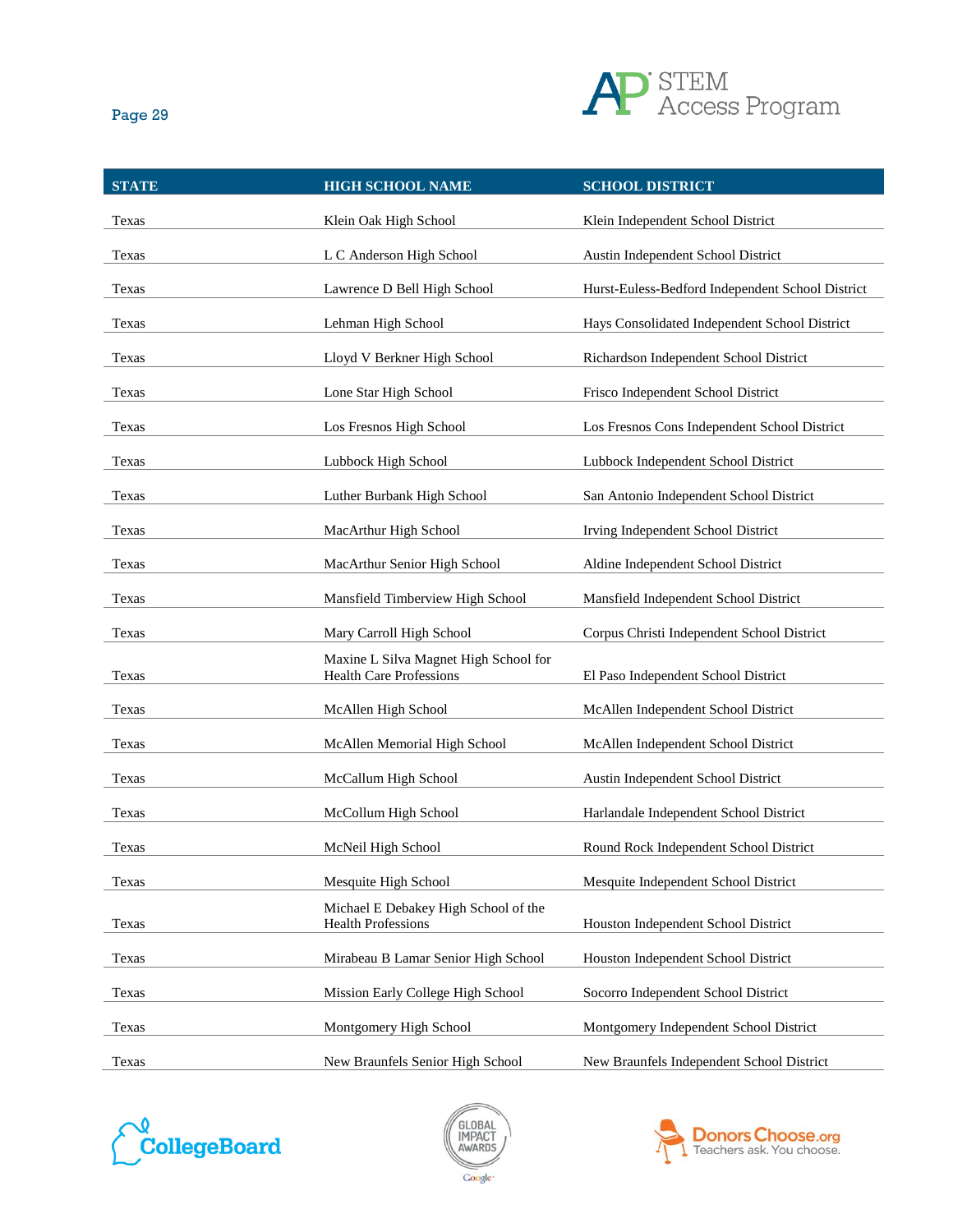

| <b>STATE</b> | <b>HIGH SCHOOL NAME</b>                                                          | <b>SCHOOL DISTRICT</b>                                   |
|--------------|----------------------------------------------------------------------------------|----------------------------------------------------------|
| Texas        | Nikki Rowe High School                                                           | McAllen Independent School District                      |
| Texas        | Nimitz High School                                                               | Irving Independent School District                       |
| Texas        | Nimitz Senior High School                                                        | Aldine Independent School District                       |
| Texas        | North Hills Preparatory                                                          | <b>Texas Education Agency</b>                            |
| Texas        | North Shore Senior High School                                                   | Galena Park Independent School District                  |
| Texas        | Northside Health Careers High School                                             | Northside Independent School District                    |
| Texas        | Oak Ridge High School                                                            | Conroe Independent School District                       |
| Texas        | Odessa Senior High School                                                        | Ector County Independent School District                 |
| Texas        | Pasadena High School                                                             | Pasadena Independent School District                     |
| Texas        | Pasadena Memorial High School                                                    | Pasadena Independent School District                     |
| Texas        | Pharr-San Juan-Alamo North High School                                           | Pharr-San Juan-Alamo Independent School District         |
| Texas        | R L Turner High School                                                           | Carrollton-Farmers Branch Independent School<br>District |
| Texas        | Richard King High School                                                         | Corpus Christi Independent School District               |
| Texas        | Richland High School                                                             | Birdville Independent School District                    |
| Texas        | Rider High School                                                                | Wichita Falls Independent School District                |
| Texas        | Robert E Lee High School                                                         | North East Independent School District                   |
| Texas        | Robert L Paschal High School                                                     | Fort Worth Independent School District                   |
| Texas        | Rockwall High School                                                             | Rockwall Independent School District                     |
| Texas        | Rouse High School                                                                | Leander Independent School District                      |
| Texas        | Rowlett High School                                                              | Garland Independent School District                      |
| Texas        | School of Business and Management at<br>Yvonne A Ewell Townview Magnet<br>Center | Dallas Independent School District                       |
| Texas        | School of Health Professions at Yvonne A<br><b>Ewell Townview Magnet Center</b>  | Dallas Independent School District                       |
| Texas        | Smithson Valley High School                                                      | Comal Independent School District                        |
| Texas        | South Texas High School for Health<br>Professions                                | South Texas Independent School District                  |





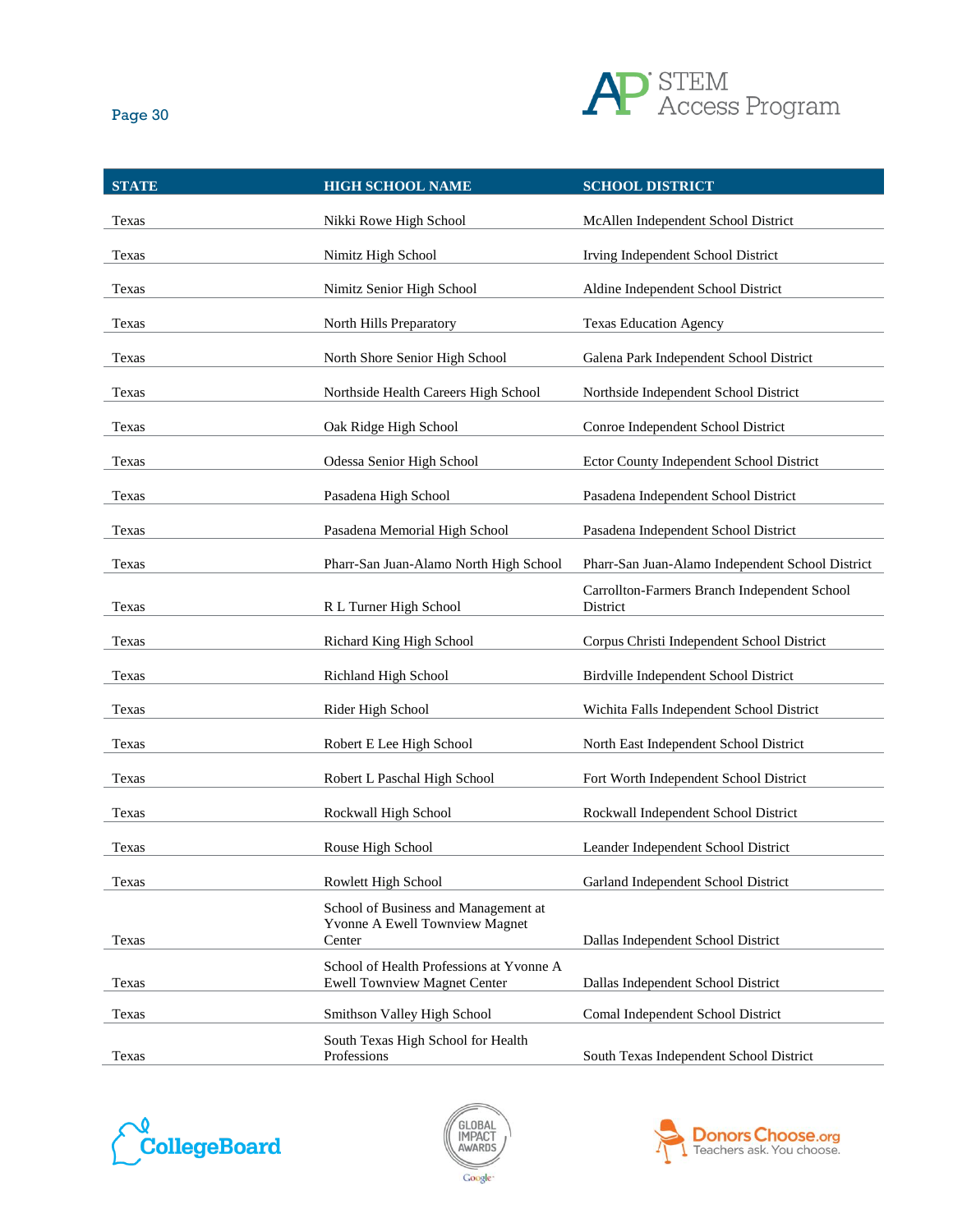

| × | ٠ |
|---|---|
|   |   |

| <b>STATE</b> | <b>HIGH SCHOOL NAME</b>                  | <b>SCHOOL DISTRICT</b>                                |
|--------------|------------------------------------------|-------------------------------------------------------|
| Texas        | Southside High School                    | Southside Independent School District                 |
| Texas        | Southwest High School                    | Southwest Independent School District                 |
| Texas        | Spring High School                       | Spring Independent School District                    |
| Texas        | Stephen F Austin High School             | Austin Independent School District                    |
| Texas        | Stephen F Austin High School             | Fort Bend Independent School District                 |
| Texas        | <b>Stratford High School</b>             | Spring Branch Independent School District             |
| Texas        | Temple High School                       | Temple Independent School District                    |
| Texas        | Thomas Jefferson High School             | San Antonio Independent School District               |
| Texas        | Tomball High School                      | Tomball independent School District                   |
| Texas        | <b>Trinity High School</b>               | Hurst-Euless-Bedford Independent School District      |
| Texas        | United High School                       | United Independent School District                    |
| Texas        | United South High School                 | United Independent School District                    |
| Texas        | Vandegrift High School                   | Leander Independent School District                   |
| Texas        | Veterans Memorial High School            | Mission Consolidated Independent School District      |
| Texas        | Vines High School                        | Plano Independent School District                     |
| Texas        | Vista Ridge High School                  | Leander Independent School District                   |
| Texas        | W B Ray High School                      | Corpus Christi Independent School District            |
| Texas        | W E Boswell High School                  | Eagle Mountain-Saginaw Independent School<br>District |
| Texas        | West Brook Senior High School            | <b>Beaumont Independent School District</b>           |
| Texas        | William J Brennan High School            | Northside Independent School District                 |
| Texas        | Williams High School                     | Plano Independent School District                     |
| Texas        | Wylie High School                        | Wylie Independent School District                     |
| Texas        | YES Prep North Central                   | YES Preparatory Public Schools                        |
| Texas        | Yes Preparatory Public Schools: East End | YES Preparatory Public Schools                        |
| Virginia     | <b>Blacksburg High School</b>            | Montgomery County Public Schools                      |





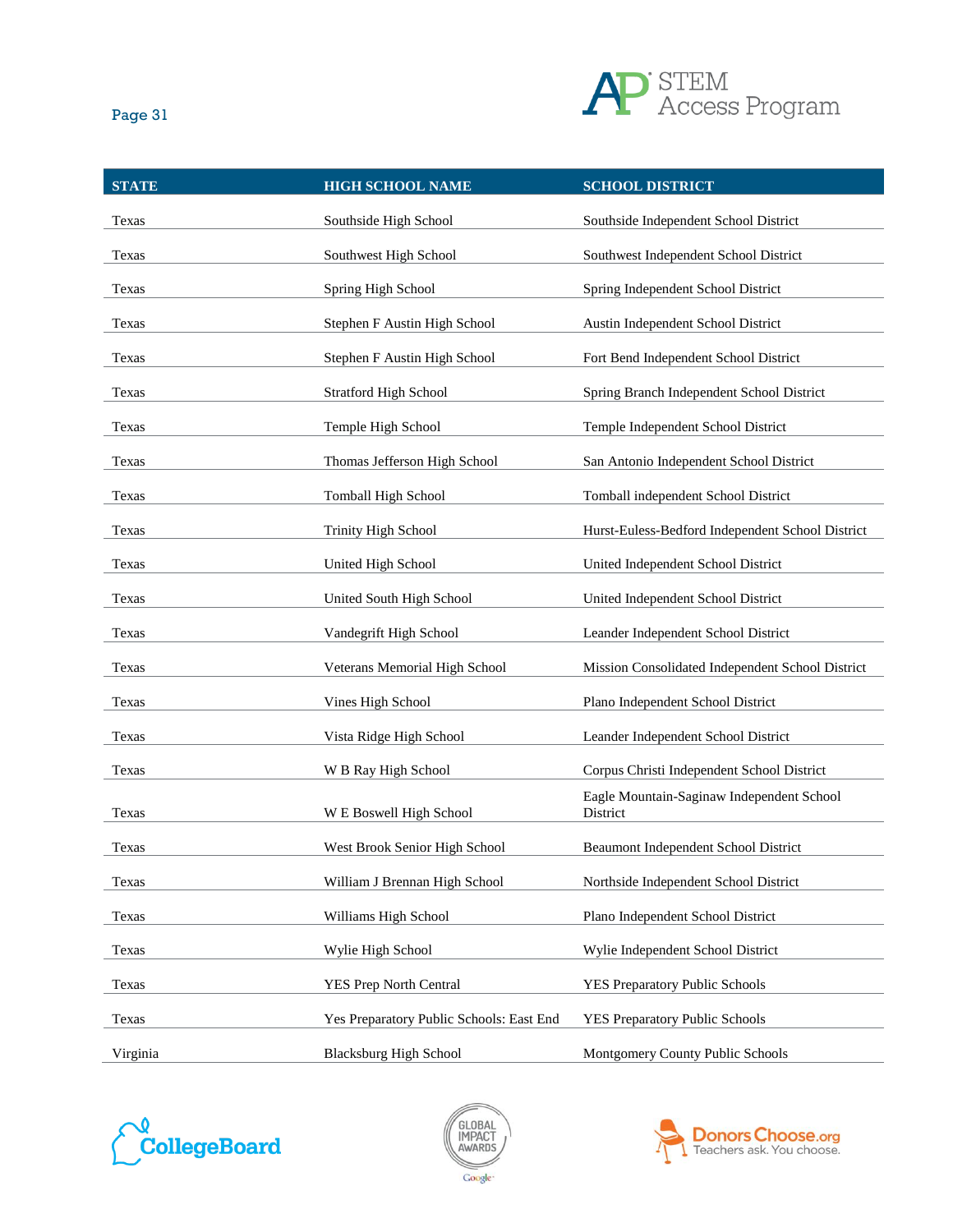

| <b>STATE</b> | <b>HIGH SCHOOL NAME</b>                                                       | <b>SCHOOL DISTRICT</b>                       |
|--------------|-------------------------------------------------------------------------------|----------------------------------------------|
| Virginia     | Cave Spring High School                                                       | Roanoke County Schools                       |
| Virginia     | Douglas S Freeman High School                                                 | Henrico County Schools                       |
| Virginia     | Floyd E Kellam High School                                                    | Virginia Beach City Public Schools           |
| Virginia     | Grafton High School                                                           | York County School Division                  |
| Virginia     | Grassfield High School                                                        | Chesapeake Public Schools                    |
| Virginia     | Great Bridge High School                                                      | Chesapeake Public Schools                    |
| Virginia     | Harrisonburg High School                                                      | Harrisonburg City School District            |
| Virginia     | Henrico High School                                                           | Henrico County Schools                       |
| Virginia     | Hickory High School                                                           | Chesapeake Public Schools                    |
| Virginia     | J E B Stuart High School                                                      | Fairfax County Public Schools                |
| Virginia     | Jamestown High School                                                         | Williamsburg-James Cty County Public Schools |
| Virginia     | Jefferson Forest High School                                                  | <b>Bedford County School District</b>        |
| Virginia     | Maggie L Walker Governor's School for<br>Government and International Studies | Virginia Department of Education             |
| Virginia     | Mills E Godwin High School                                                    | Henrico County Schools                       |
| Virginia     | Osbourn Park Senior High School                                               | Prince William County Public Schools         |
| Virginia     | Oscar Frommel Smith High School                                               | Chesapeake Public Schools                    |
| Virginia     | Princess Anne High School                                                     | Virginia Beach City Public Schools           |
| Virginia     | Robert E Lee High School                                                      | Fairfax County Public Schools                |
| Virginia     | Rockbridge County High School                                                 | Rockbridge County School District            |
| Virginia     | W T Woodson High School                                                       | Fairfax County Public Schools                |
| Virginia     | Wakefield High School                                                         | Arlington Public Schools                     |
| Virginia     | Western Albemarle High School                                                 | Albemarle County Public Schools              |
| Virginia     | York High School                                                              | York County School Division                  |
| Washington   | Bainbridge High School                                                        | Bainbridge Island School District 303        |
| Washington   | <b>Ballard High School</b>                                                    | Seattle Public Schools                       |





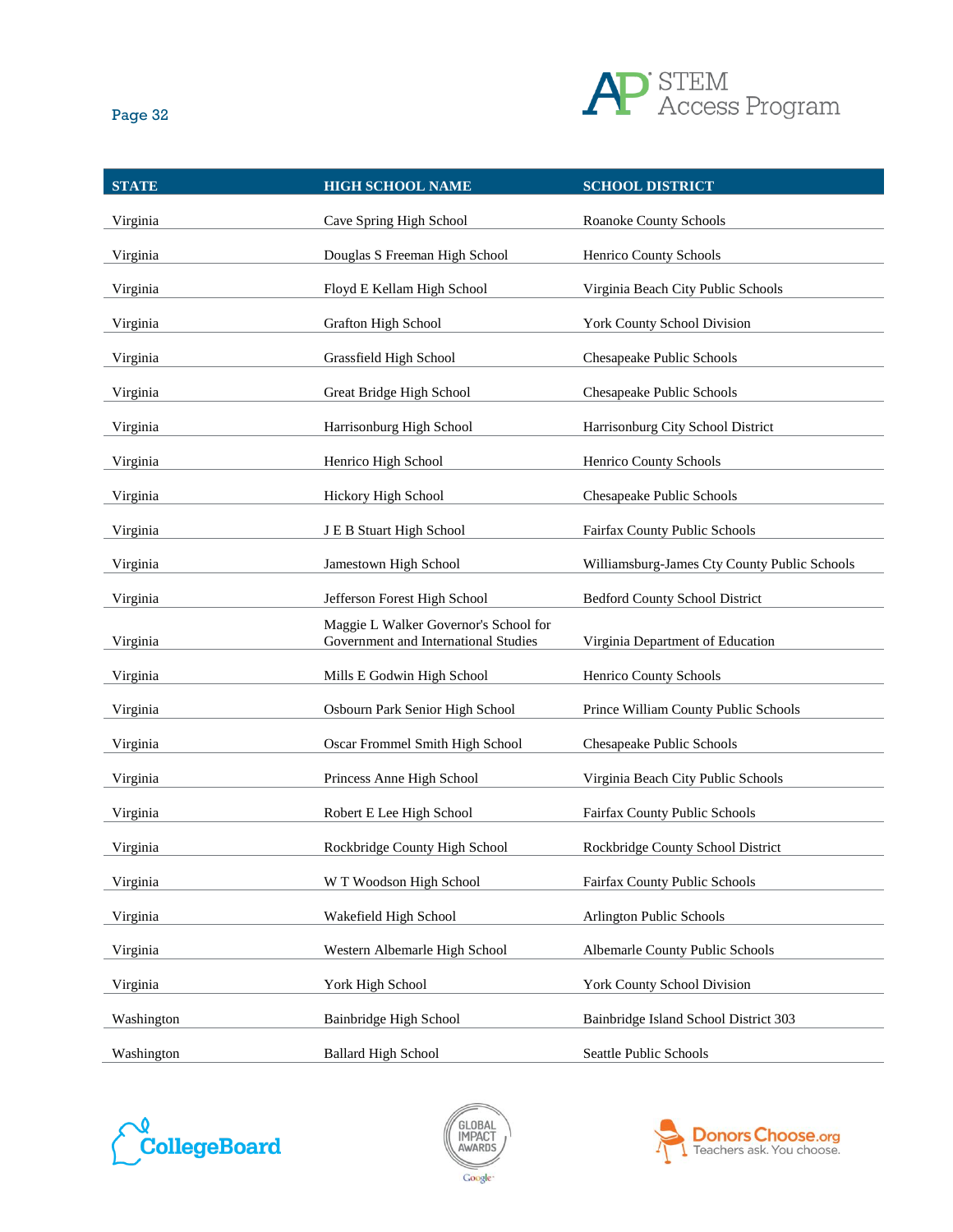

| <b>STATE</b> | <b>HIGH SCHOOL NAME</b>                | <b>SCHOOL DISTRICT</b>                |
|--------------|----------------------------------------|---------------------------------------|
| Washington   | Bellingham High School                 | Bellingham School District 501        |
| Washington   | <b>Bothell High School</b>             | Northshore School District            |
| Washington   | Chief Sealth International High School | Seattle Public Schools                |
| Washington   | Edmonds-Woodway High School            | Edmonds School District 15            |
| Washington   | Garfield High School                   | Seattle Public Schools                |
| Washington   | Gig Harbor High School                 | Peninsula School District 401         |
| Washington   | Glacier Peak High School               | Snohomish School District 201         |
| Washington   | Hanford High School                    | Richland School District 400          |
| Washington   | Henry M Jackson High School            | <b>Everett Public Schools</b>         |
| Washington   | Inglemoor High School                  | Northshore School District            |
| Washington   | <b>International Community School</b>  | Lake Washington School District       |
| Washington   | Issaquah High School                   | Issaquah School District 411          |
| Washington   | Juanita High School                    | Lake Washington School District       |
| Washington   | Kamiak High School                     | Mukilteo School District              |
| Washington   | Kamiakin High School                   | Kennewick School District 17          |
| Washington   | Kentlake High School                   | Kent School District                  |
| Washington   | Kentridge Senior High School           | Kent School District                  |
| Washington   | Kentwood Senior High School            | Kent School District                  |
| Washington   | Lake Washington High School            | Lake Washington School District       |
| Washington   | Lewis and Clark High School            | Spokane School District               |
| Washington   | Liberty High School                    | Issaquah School District 411          |
| Washington   | Meadowdale Senior High School          | Edmonds School District 15            |
| Washington   | Mount Si High School                   | Snoqualmie Valley School District 410 |
| Washington   | Mountain View High School              | Evergreen Public Schools              |
| Washington   | Nathan Hale High School                | Seattle Public Schools                |